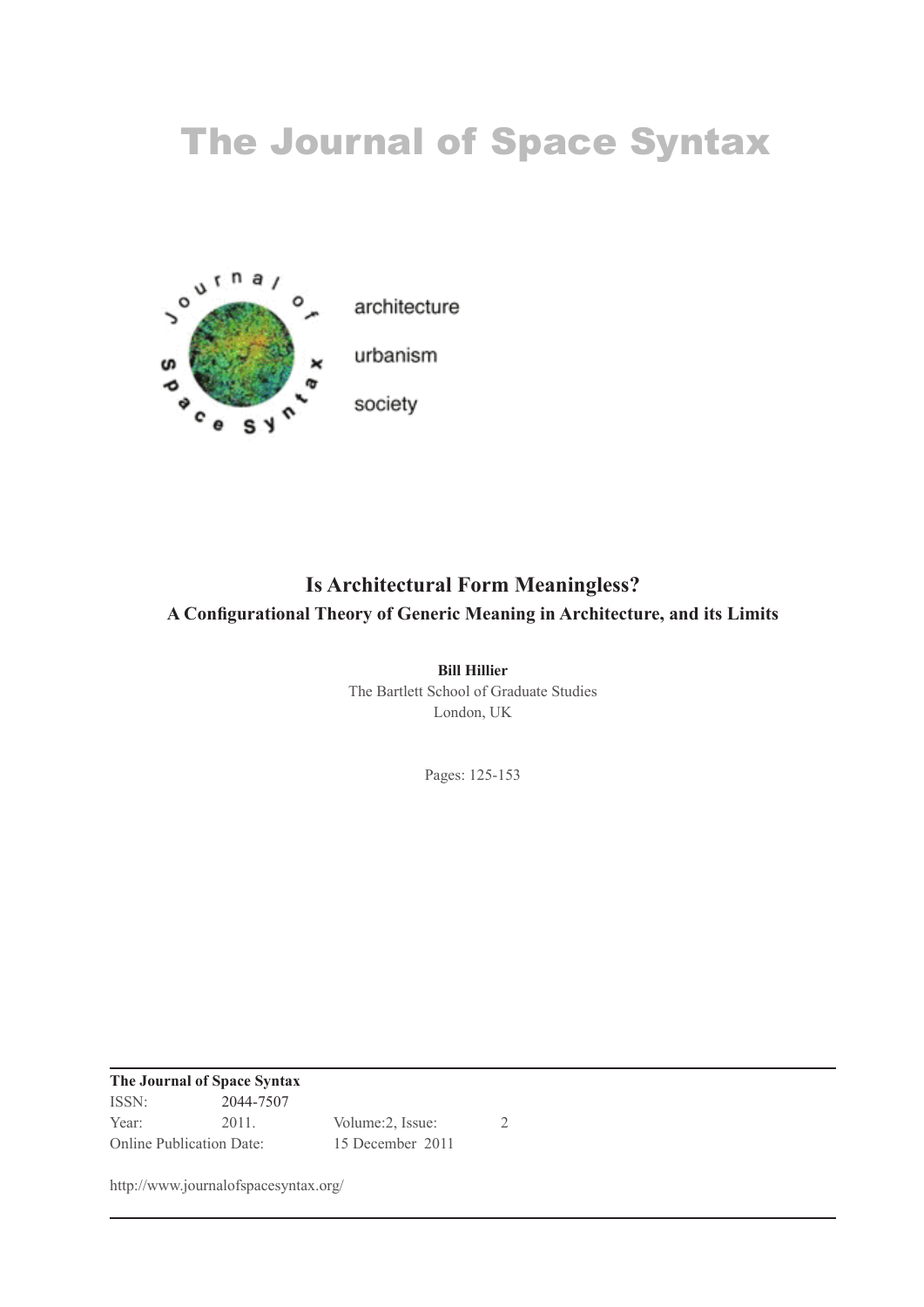## **Is Architectural Form Meaningless?** A Configurational Theory of Generic Meaning in Architecture, and its Limits

**Bill Hillier** The Bartlett School of Graduate Studies, London

> $\dot{\theta}$  *'Once we have re-interpreted the optical image into a conception of space enclosed my mass, we read its purpose from the spatial form.'*

> > $(Frankl, 1914, p.1)$

*'Order, proportion, definite delimitation, and simple structure are usually* taken as the characteristics of beautiful objects; yet these characteristics are *obviously insufficient to comprehend all the elements which make up the desthetically significant and effective. The definition fails to cover a whole class of phenomena whose reality cannot be disregarded by any observation unless it is dimmed by theoretical prejudice. The contemplation of beauty* as harmonious proportion and strict unity of form does not awaken in us *the deepest emotions of the soul or the most intense artistic experiences. A&different&and&stronger&emotional&effect&appears&when,&instead&of&unity&of&form,& we are confronted with its disintegration, even with its complete dissolution.* (Ernst Cassirer, 1951, p.328)

#### **1. Limits to the argument**

This paper is about meaning. Its aim is to outline something like a 'configurational' theory of meaning in architecture. It can be thought of as a theory of *generic meaning*, by analogy with the theory of generic function in architecture, outlined in Chapter Eight of *Space* is the Machine (1996, p.216-261). *Generic function* meant the basic acts that people carry out in buildings before we consider the contents or purposes of their acts, so *occupying space* and *moving in space* are *generic functions*. *Generic meaning* is equally basic, and refers to certain simple social ideas that the masses and elements that make up the physical form of a building, especially its facade, can convey by being configured in one way rather than another.

There is a caveat. A theory of meaning, generic or otherwise, does not take us very far. Perhaps the most useful outcome of the paper would be to set limits of the idea of meaning in architecture. It aims to identify these limits by distinguishing the idea of *meaning* from the idea of the *aesthetic*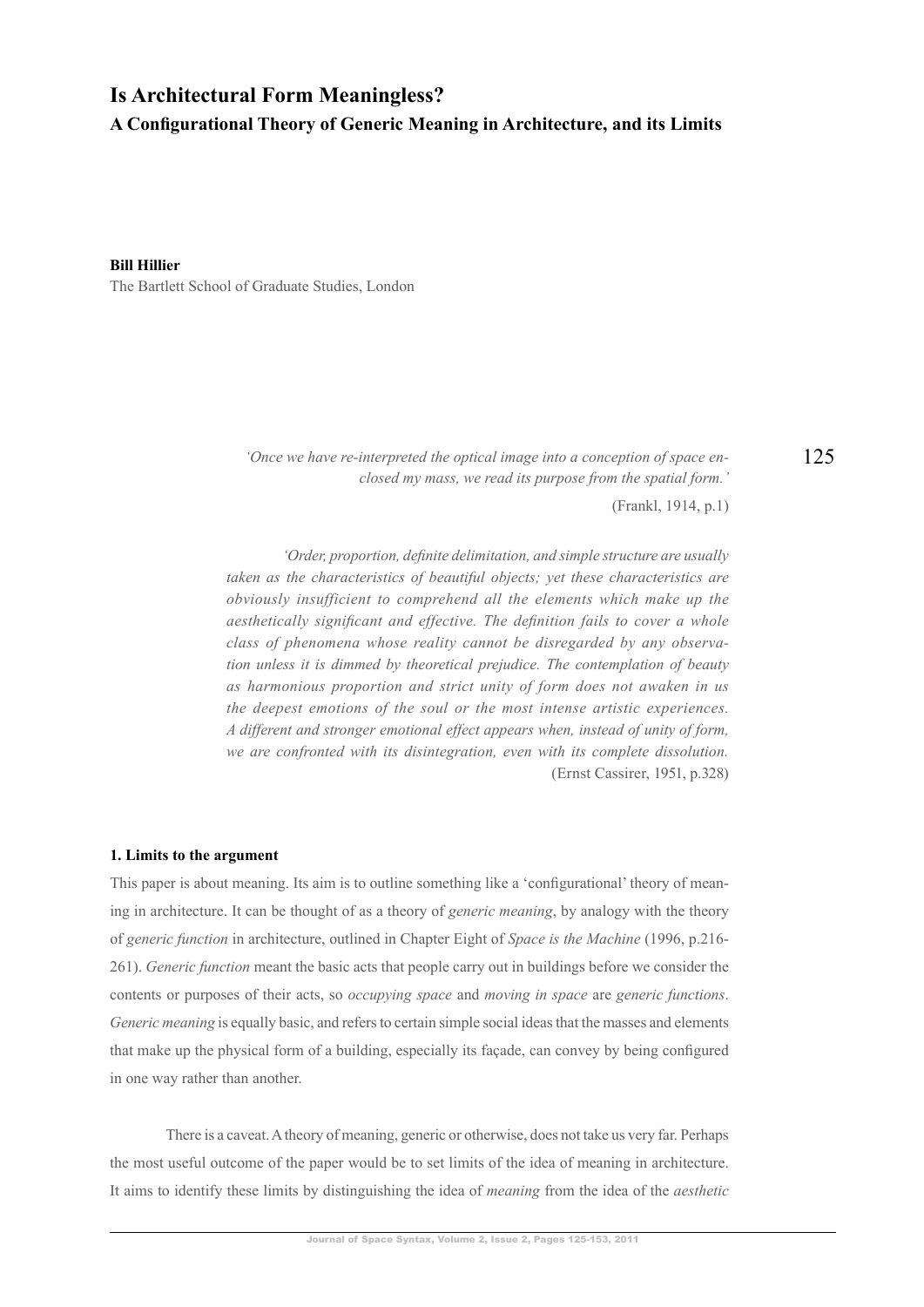in architecture – or even its *poetics*, though, as we will see, using this term in a technical rather than rhetorical sense. These concepts, it will be argued, have a far greater potential than 'meaning' to clarify what can be conveyed to human minds by the manipulation of architectural form.

#### 2. Preamble: most theories assume that architectural form is meaningless

We can begin by distinguishing two structurally different interpretations of the concept of 'meaning'. We can call them *significance* and *signification*. Significance is where we give something like a syntactic meaning to a form by comparing it mentally to other forms, as, for example when we compare the Doric order to the Ionic. We can say that the configuration of the form 'means' its own pattern in contrast to the other pattern, and so 'means itself', in the first instance. Signification is where a configuration is associated with something outside itself and quite distinct from itself as, for example, when we say that the Doric stands for manliness and the Ionic for femininity. In this sense, signification emulates natural language, where the sequence of letters or sounds that make up the word 'tree' signifies something quite distinct from itself, namely a physical entity with a trunk, branches and leaves. In The Social Logic of Space (Hillier and Hanson, 1984) it was argued – though without using the terms significance and signification – that natural language was unique in giving priority to signification over significance, because its fundamental aim was to make signification precise. Significance, or the syntax that arranges words into an order, was a means to that end, and so secondary. It was argued that this in this sense natural language was the only fully *semantic* language. Other language like systems, such as space, were *morphic languages*, and in these significance took precedence over signification, as these were first and foremost *syntactic* languages in which the syntactic pattern itself is the primary meaning. Here we will add architectural form to the class of morphic languages, and argue that here too significance takes priority over signification, adding that the limited degree of signification that we find in architectural form comes to us through its significance, that is, through its syntax.

This distinction reflects different paradigms of architectural theory and criticism. If we take the work of Colin Rowe (Rowe, 1947), for example, we find that in 'The Mathematics of the Ideal Villa', he addresses buildings in terms of their overall composition, following a long-standing tradition of architectural theory in seeking to account for similarities and differences through formalistic and even mathematical comparisons. The concept of 'meaning' is never mentioned, any more than it is in such texts as John Summerson's 'The Language of Classical Architecture' (Summerson, 1966) or Wittkover's Architecural Principles in the Age of Humanism (Wittkover, 1949), which locate in the same paradigm. All three are pre-occupied with the 'significance' of form rather than its 'signification', following a long-standing main-line tradition in architectural theory.

On the other hand, if we look at such texts as Alan Colghoun's Form and Figure (Colghuoun, 1978) we find that he addresses the building not through its formal structure but through its historically derived rhetorical 'figures'. Figures, in Colquoun's analysis, are not so much architectural elements as the way they are stylistically elaborated. Their 'meaning' is conventional, and so language-like, rather than 'natural'. In his essay 'Figure and form' he says: 'By form I mean a configuration that is held either to have a natural meaning or no meaning at all. By figure I mean a configuration whose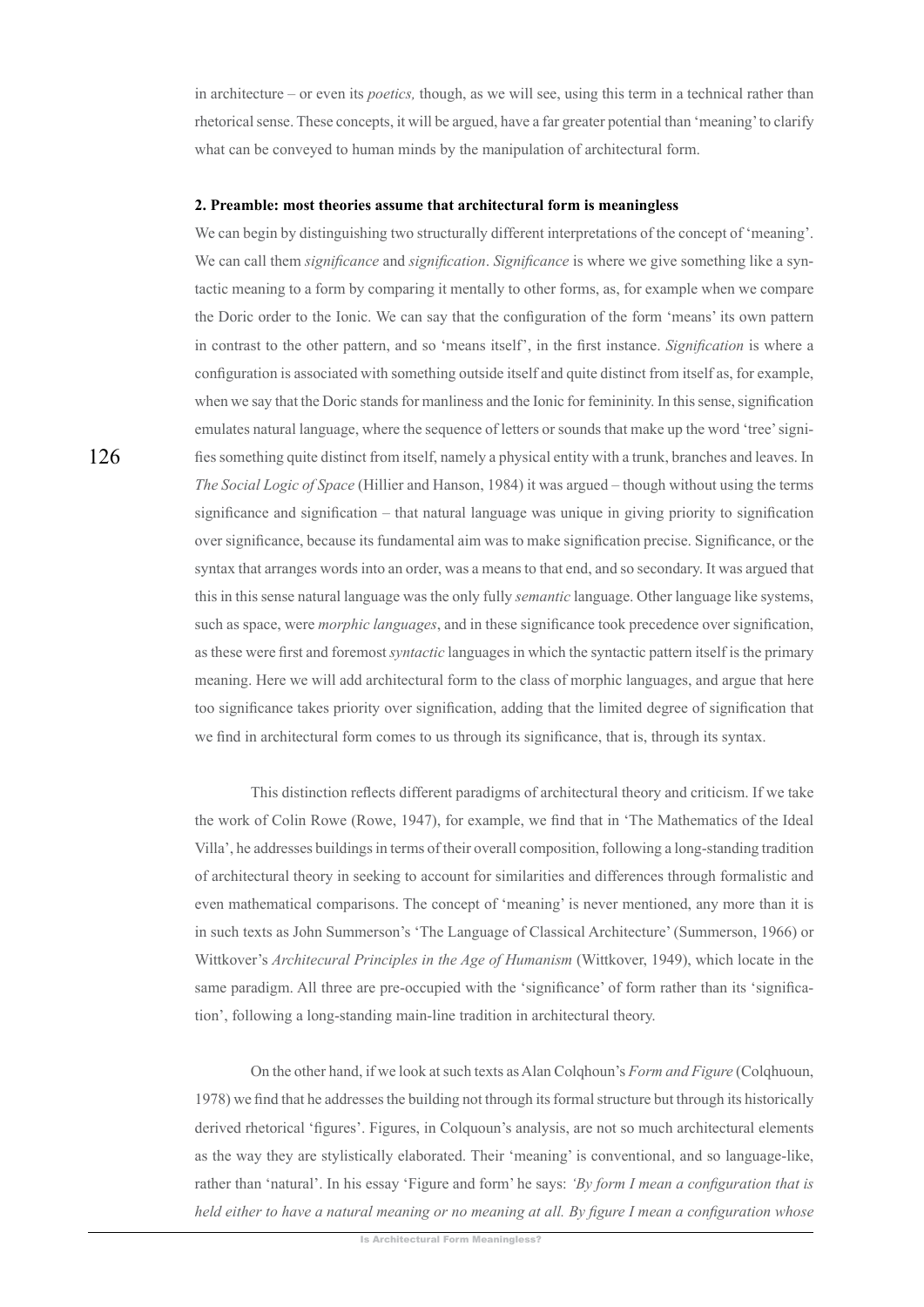*meaning is given by culture, whether or not it is assumed that this meaning ultimately has a basis on nature'*. He argues that the 'fundamental dialectic' in modernism was not between form and function, but between form and figure. Colghoun's analytic paradigm is then focused on signification rather than on significance.

Without too much injustice, we could think of the Rowe *(ibid.)* yiew as the mathematical paradigm, and Colquoun's (*ibid.*) as the linguistic. Christopher Wren reflects both when he associates what he called 'positive beauty' in architecture with geometrical form, arguing that other aspects of beauty were conventional and depended on custom. Both 'paradigms', however, agree on one thing: that *the ways in which buildings seem to convey social and cultural ideas to observers have nothing to do with the essential forms of those buildings*. The mathematical theory de-socialises form, the linguistic theory finds social meaning outside form. Formal theories point to significance, and assume it lacks social meaning. Linguistic theories point to signification, and assume that it subsumes all social meaning. Both paradigms agree that in itself, *architectural form is meaningless.* 

But in both cases, it is the paradigm that sets the question and generates the answer, and commonsense reflection suggests that the common answer is in fact decidedly odd. If we consider the range of built forms with which we are confronted at any time in history, it is hard to avoid the conclusion that a key way in which they convey to us ideas of cultural and social meaning are exactly to do with the overall form and composition of the building. For example, if we are travelling through a landscape and see a building in the distance [Figure 1] and ask 'what is that', 'it's a building' would be an absurd answer. What we expect is: 'it looks like an abbey'. We assume that somehow the overall form of the building will provide clues to its functional type, and this was the object of our question. It is not immediately clear how in the case of Figure 1 we would arrive at such a correct - judgement We would note perhaps the continuous line of the roof running the whole length of the building, and underneath an improbably large, more or less rectangular surface, uninterrupted by an entrance, and pierced by a series of windows more or less in alignment - and perhaps one might feel that the alignment is not weakened by its unevenness - and to the left a curved linear protuberance, running not quite through two floors, and having two openings aligned one above the other down the centre. It is not clear that any or all of these factors would be enough to identity the kind of building it is, but it does seem to be the case that this building is commonly correctly identified as what it is, a religious

collective dwelling  $-$  in fact the Abbeye de St Hilaire in the Vaucluse region of France. Of course such judgements are also aided by what kinds of buildings we might expect to find in different landscapes, as well as by the scale and location of the building. But this does not alter the fact that initial judgements from a distance about what building is seems to come from the form of the building itself.



The Abbey of St. Hilaire in the Vaucluse region of **France\$**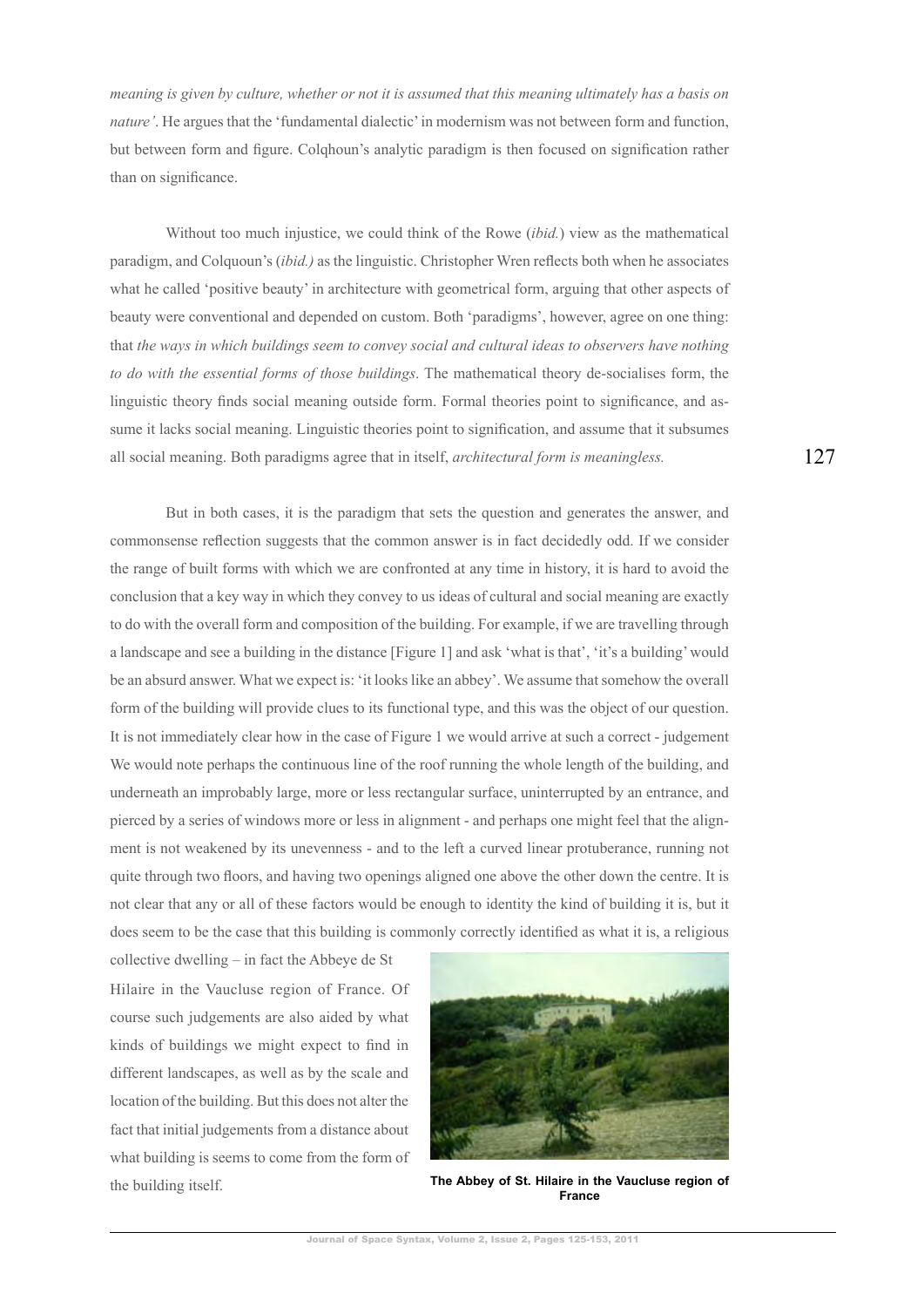Setting out from the fact that such judgements are normal and commonly correct, it will be argued in this paper that it is where both theoretical paradigms agree is where they are most obviously wrong, that is in the assumption that built form is in itself meaningless, with the implication that the study of significance and signification (in our terms) can be kept in separate boxes. In this paper, it will be argued that common sense experience - plus a new 'configurational' way of analysing some aspects of building forms - attests not only to significance being the most interesting thing about architectural, but also that significance is the *primary source of signification*, that is, that *social* meaning 'outside itself' that is conveyed to us by the building.

One reason this plausible idea has not been considered in the past is probably methodological: there has not been a means of capturing the configurational nature of architectural significance in such a way as to show how it is also the basis of signification. Here we argue that the notions of configuration syntax uses as the basis of the analysis of space, which seem able to capture key aspects of the social appropriation and use of space, can to some extent be adapted to the analysis of architectural forms in such a way as to express aspects of significance and signification.

#### 3. Exploring the problem

Let me begin with a story. A very long time ago I had a crowded mantelpiece above my fire, and an enthusiastic cleaning lady. Each week she would take my disorderly array of objects on the mantelpiece, and re-arrange them for me with the largest in the centre, the next largest two at either end, and other objects graded for size in between, thus maximising bilateral symmetry. On arriving home, embarrassed by the symmetry, I would immediately go to the mantelpiece, and 'muss up' the arrangement, restoring some approximation of the original disorder. Now this story has two points. First, you, the reader, understand it. That is, you understand it not as a simple description of events but as a story about the taste of different kinds of people. You have in your heads it seems, some hidden prejudices, which show not only that you know about symmetry and non-symmetry, but that you are able to give these ideas in this case a social interpretation.

The second point is more intrinsic to our ideas of order and non-order. In fact, when I 'mussed up' the objects to eliminate the symmetry, I don't think I was placing them randomly. I think I was placing the objects rather carefully, seemingly trying to make the arrangement have as little symmetry as possible. What might this mean? Are all arrangements that lack perfect symmetry equally nonsymmetrical? Or are some arrangements more non-symmetrical than others? Is there perhaps such a thing as the least symmetrical arrangement, or even a 'counter-symmetric' arrangement? Is there perhaps some mathematical value I was trying to minimise or maximise with my 'mussing up'?

A key theme of this paper will be that this is the case. It will be argued that we read objects and arrays of objects essentially as configurations, and that there are generic ways of configuring the masses and elements that make up an architectural form both to construct its 'significance' of an architectural form, but also the limited 'signification' that buildings possess. In the mantelpiece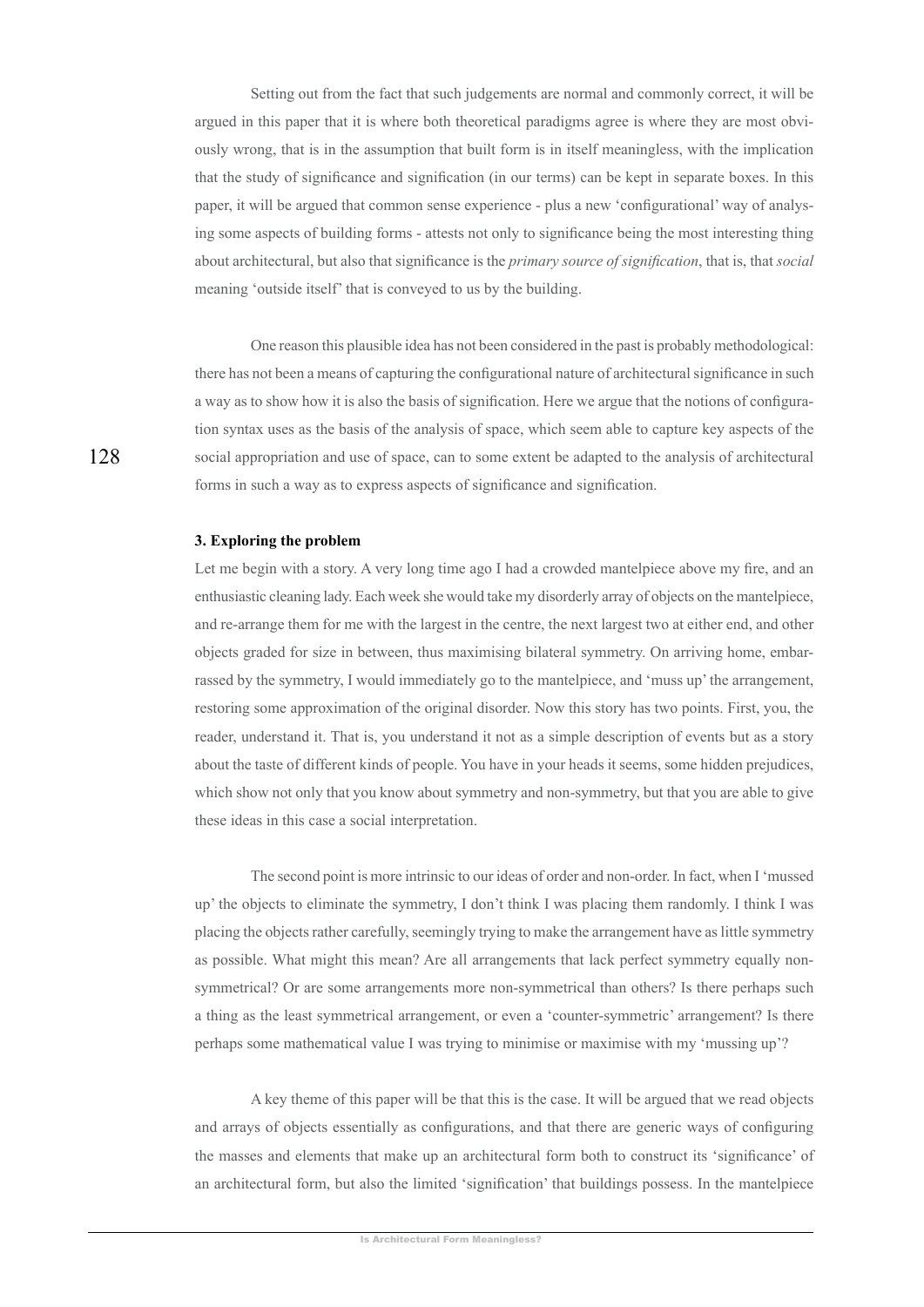story, both significance and signification are clearly present, and we will see that something like this is usually the case with architectural forms.

#### 4. Looking for 'systematic intent of the architectural kind'

How then should we begin to analyse buildings configurationally to identify their significance and signification? There is a fundamental difficulty at the outset: that formal order in a building can result from the laws of construction as well as architectural intent. How can constructional order then be distinguished from order intended to carry meaning? We suggest that the answer lies in the definition of architecture offered in the first Chapter of *Space is the Machine* (Hillier, 1996, p.10-38). Here it is suggested that architecture emerges from the act of building when the abstract and non-discursive 'configurational' properties of form and space are made object of conscious comparative thought, leading to 'systematic intent of the architectural kind'. Let us proceed by example.

In the Vaucluse region of the South of France there is a tradition of dry stone circular 'bories' constructed by corbelling, that is slightly off-setting a circle of stones inwardly at each level to define smaller and smaller circles until it is no more than a small hole to allow smoke to escape. [Figure 2] Such buildings in their constructional nature will tend to acquire simple symmetrical forms. We also find cases where the basic form has been developed into a external spiral to allow one to walk up the outside to carry out repairs, a clearly functional adaptation, with visual effects that *emerge* from functionality rather than being assigned by intent [Figure 3]. However, in Figure 4 there is no discernible functional reason either for the height of the 'spire' or the asymmetry and scaling of the entrances in relation to the spire. The symmetry of the spire is constructional, its height is not. It, therefore, looks as though it may be primitive architecture in the sense of 'systematic intent of the architectural kind'.



Figures 2-4. Dry stone circular 'bories', Vaucluse, France.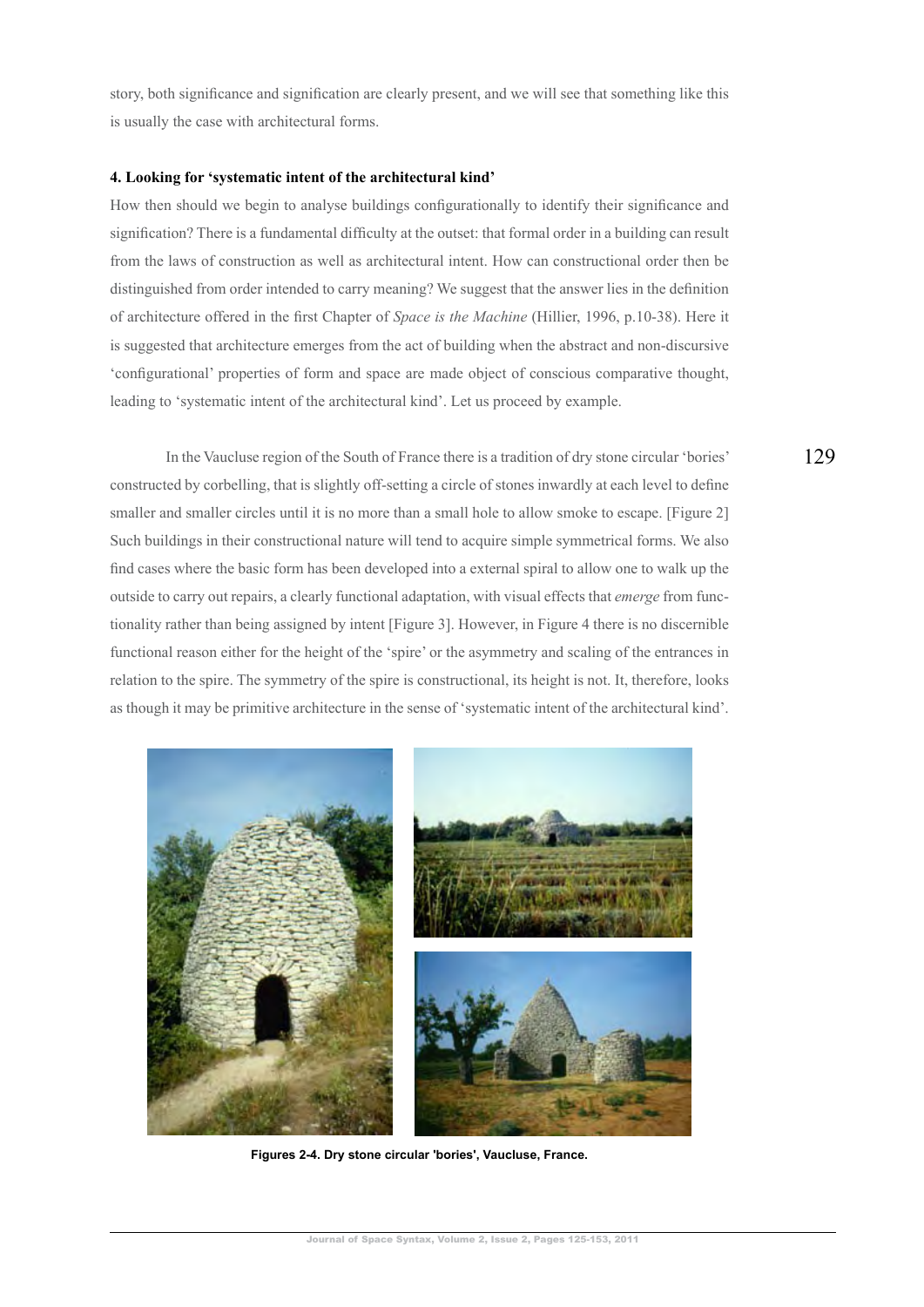In contrast, consider **Figure 5**, an image of a village in the Tarn area of France. Here we see a selection of houses looking at their 'gable ends'. Because rooves tend to symmetry, each has an initially symmetric form. But if we consider the largely asymmetrical placing and shaping of windows, and the ways in which rooves are extended to form asymmetric shapes, we see no evidence of a mental intent to conserve or elaborate symmetry. So we do not read 'systematic intent of the architectural kind' into these forms.



**Figure 5. Village in Tarn, France** 

Now consider **Figure 6**, a simple chapel in a Greek island. Although the symmetry of the form is far from perfect, its impact is heightened by two things: first the alignment of elements – the door, the light, the cross  $-$  along the axis of symmetry, reinforced perhaps by the *absence* of such elements on the two lateral masses that construct the bi-lateral symmetry: and the elaboration of the two roof diagonals so that each part complements a similar part on the other side. We could say that the pair of roof lines, by being elaborated in the same distinctive way, call attention to each other (as Roger Scruton says: 'provide reason for each other' – Scruton, 1979), and so draw attention to the  $-$  albeit imperfect  $-$  symmetry of the composition, as perhaps also do the twin figureless masses in either side of the axis of symmetry.



Figure 6. Greek chapel.

Now consider Figure 7, a shrine to someone who died on the road beween Athens and Sounion, and Figure 8, a church in Xoximilco, Mexico. Each can be described in more or less the same abstract terms as the Greek chapel, in spite of the differences in function and content, it is this abstract scheme that seems to give the form its significance, and in each case leads us to anticipate its signification as expressing some notion of the *sacred*. The configurational form seems to carry the 'meaning' and the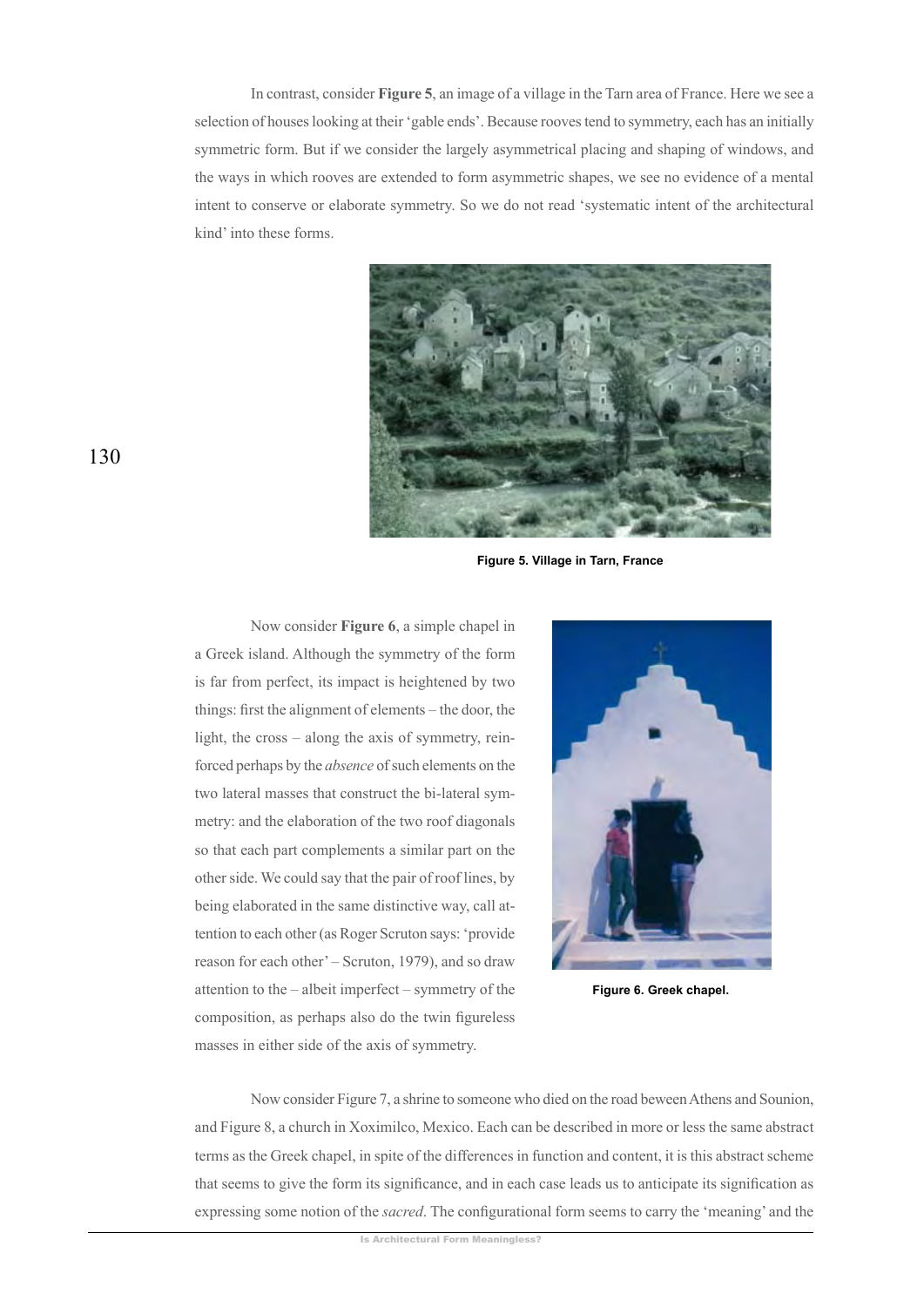figural content is simply the means to this end. We have, it seems, something like a formal genotype for the expression of some idea of the sacred (perhaps not the only one, but a common one), and it is this that gives the form both its significance and its signification.



Figures 7, 8. On the left, a shrine in Greece; on the right, a church in Xoximilco, Mexico.

Figure 9 is then a view  $-$  a comparatively unfamiliar one  $-$  of the main entrance to Le Corbusier's Chapelle de Notre Dame de Haute at Ronchamp. At first sight it bears little obvious resemblance to any ecclesiastical precedent or cultural tradition. But for the entrance configuration, the compositional propositions that we explored for the Greek island church and the other two cases also seem to hold in large part. The twin uninterrupted masses either side of the entrance, and the sequence of differentiated element on the central axis, including the empty space at the top, re-express in a novel but completely clear way the 'genotype of the sacred'. The repetition of the same configurational genotype in the tower, again with different contents and this time accentuated by a deliberate asymmetry, leave us in no doubt that this is a religious building.



Figure 9. Le Corbusier's Chapelle de Notre Dame de Haute, Ronchamp; the main entrance.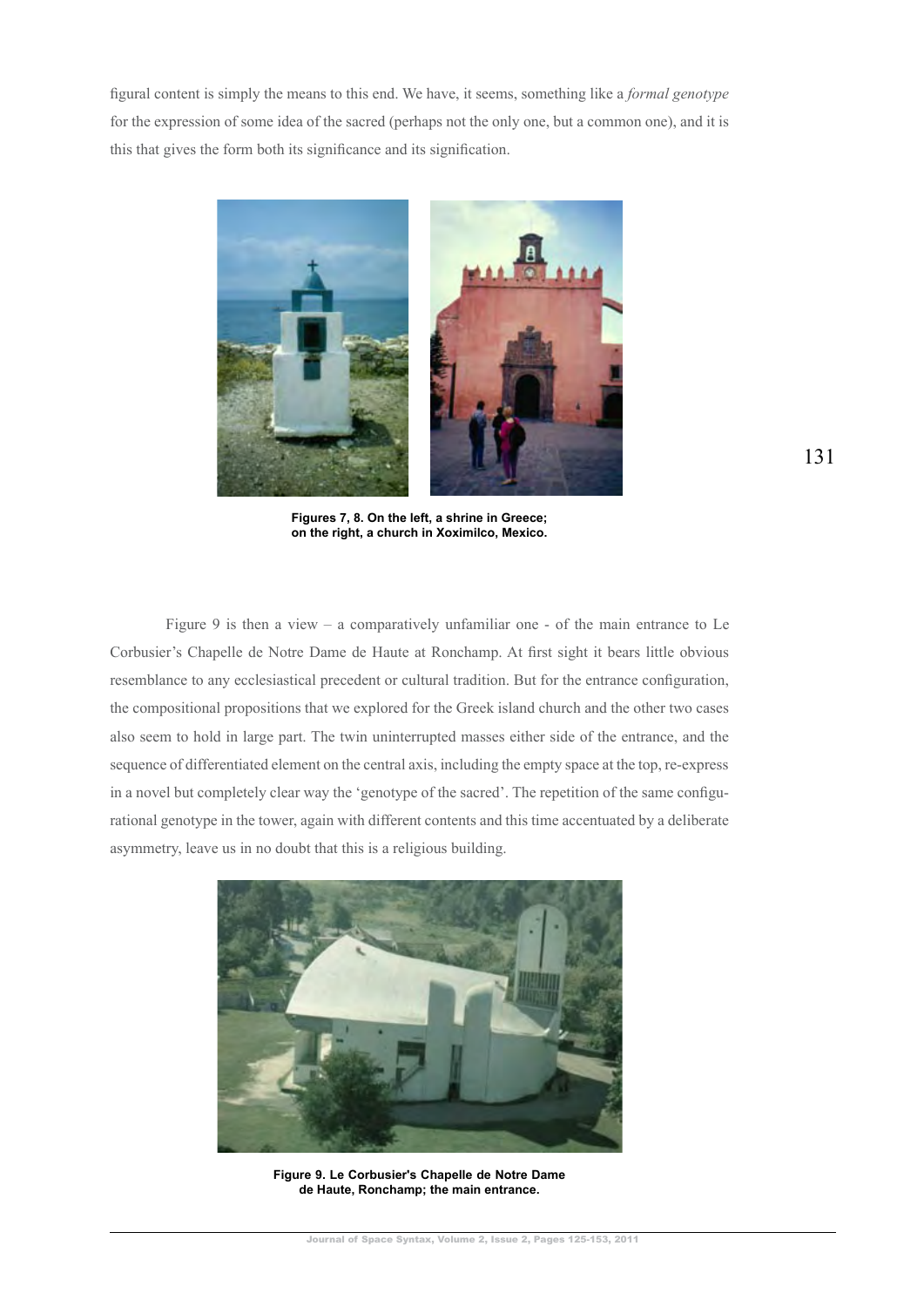In all these cases, the means by which the passage through significance to signification is achieved is by controlling the shape of the building, and elaborating it with figures in such a way as to give clear evidence of systematic mental intent of a certain kind. It could even be said to be a matter of emphasis: certain aspects of the form and certain relations between the elements are picked out for emphasis but not others. We can illustrate the principle in a simple diagram [Figure 10]. Reading from the left, we see a square shape that is, among other things, bilaterally symmetric, but we scarcely notice it. But if we add the inverted V-shape of the gable, we make the bi-lateral symmetry much more obvious. We can then emphasise the axis of symmetry much more by placing figures along it which are themselves bilaterally symmetric. The result is a form with clear 'systematic intent'. On the far right we achieve a similar effect by different means.





Figure 11 then takes the basic form with its roof and adds a series of figures, which are all symmetric, but which have different relations to the axis of symmetry. The cases on the top line all obstinately look like houses, because the figures are symmetric without 'pointing to' the axis of symmetry. In the bottom line, reading from left to right, we have first a suspicion and then complete clarity that the building has a sacred intent as the 'genotype of the sacred' becomes clear as the shape

and the figures, and the blank space either side of the axis, come to 'say the same thing', so, in information theoretic terms, adding structural redundancy to the message. In this way, we have moved through significance to signification. We note that it is not the symmetry of the form that does this, but the relations between the form and figures and the axis of symmetry.



Figure 11. Figures within the basic form with different relations to the axis of symmetry.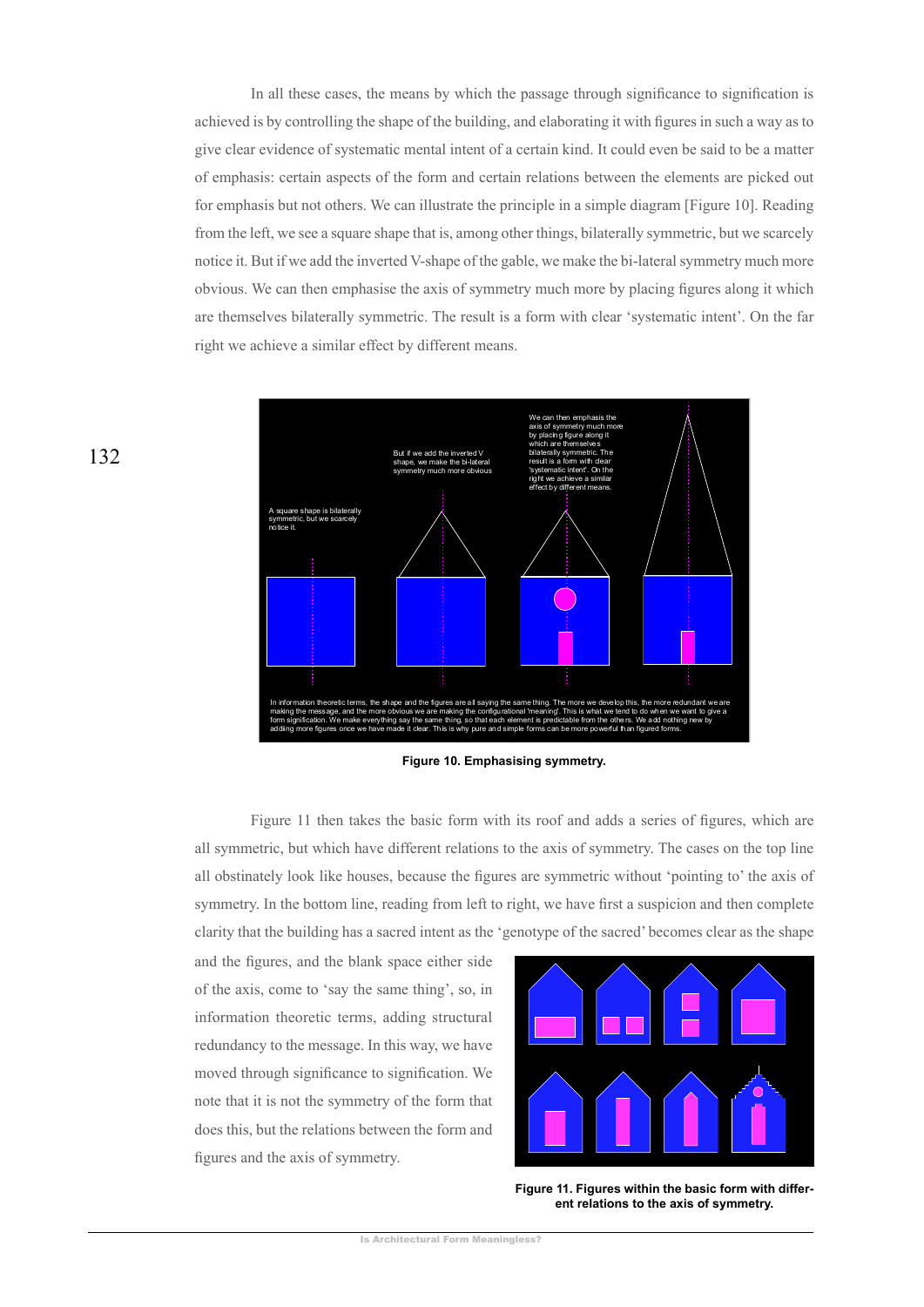Now consider another building of Le Corbusier: the monastery of Sainte Marie de la Tourette. [Figure 12] The abstract description we were able to give of the Abbeye St Hilaire in Figure 1 seems to capture the configuration of the form of la Tourette in the same minimalist way that the Greek chapel captured that of the entrance façade of Ronchamp. For the main bulk of the building, a powerful horizontal alignment dominates a large entrance-free rectangle of aligned windows, this time at several levels, separated by different repetitions of the horizontal element; while to the left we see a vertical protuberance centrally aligned in an otherwise pure mass, a clear case of the 'genotype of the sacred', but this time forming only part of the whole complex. As with St Hilaire, these broad and simple compositional points seem sufficient to ensure that the building reads as a religious dwelling. The main structure has a bilateral symmetry, but we do not notice it because nothing points to it. At the same time, the unprecedented vertical figure on the left building, not in itself but in its axial relation to otherwise blank masses, is sufficient to establish what this part of the overall building is: its chapel.



Figure 11. Le Corbusier's monastery of Sante Marie de la Tourette.

These two simple themes, either singly or together, both based on the line, but one vertical and orthogonal to the earth and the other horizontal and parallel, seem to be involved to a substantial degree in the ways in which we seek to impose order on buildings in order to make the passage through significance to signification. At the most primitive level, the vertical and orthogonal central axis and the horizontal parallel axis seem to be the two simplest ways of taking a collection of elements and making them read as a single object. In Figure 13 we take a square elevation and join another to it as its neighbour. It is unclear if it is one object or two. We then add a vertical line along the axis of symmetry. Now it looks like a single object because pointing up the axis of symmetry makes the two lateral elevations look like similar objects in a similar relation to each other, and to the axis of symmetry. Then, instead of adding a vertical line orthogonal to the earth we add a horizontal line parallel to the earth. Again, the two initial squares come to look like similar elements in similar relations, so again we have an overall 'order, and again this makes the composite object read as a single object.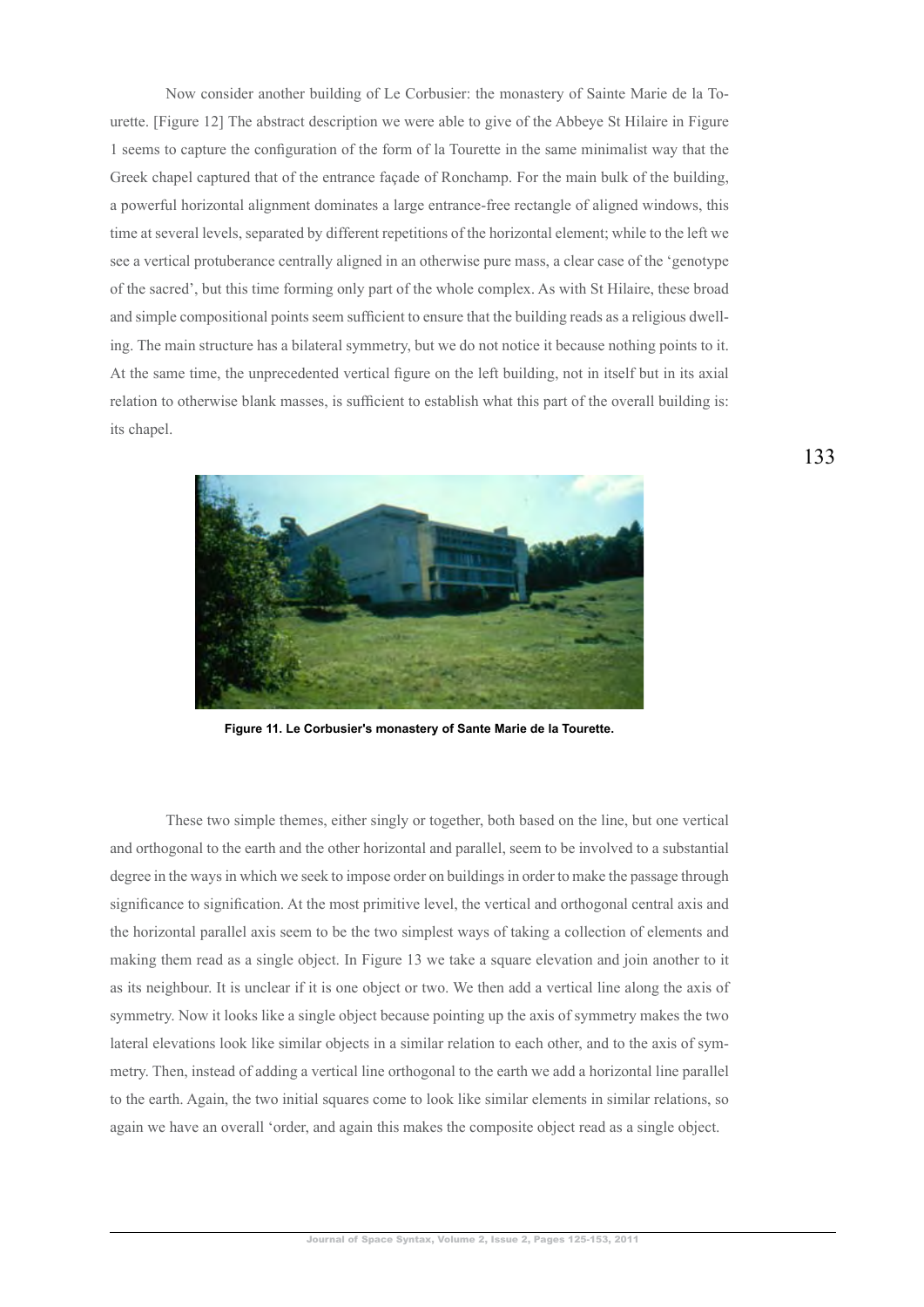

Figure 13. Collection of elements read as a single object.

As simple as they are, these two linear notions seem to be central to the passage through significance to signification in many architectural traditions. For example, the European classical tradition uses both themes more or less equally, and both separately and in combination. To take almost arbitrary example, Figures 14 and 15 show the horizontal theme in the town hall, representing the political collectivity, and vertical theme in the church, representing the ideology, in the main square in San Gimignano, while Figure 16 shows both themes in the horizontal residential side buildings and the vertical building representing the university at the end of the campus at Charlottesville. These examples could be endlessly duplicated, all showing the passage from significance to signification through formal organisation based on verticality or horizontality.



Figures 14, 15 and 16. Horizontal and vertical themes in architecture; staring from the left, the Town Hall and church in San Gimignano, and on the right the University campus in Charlotesville.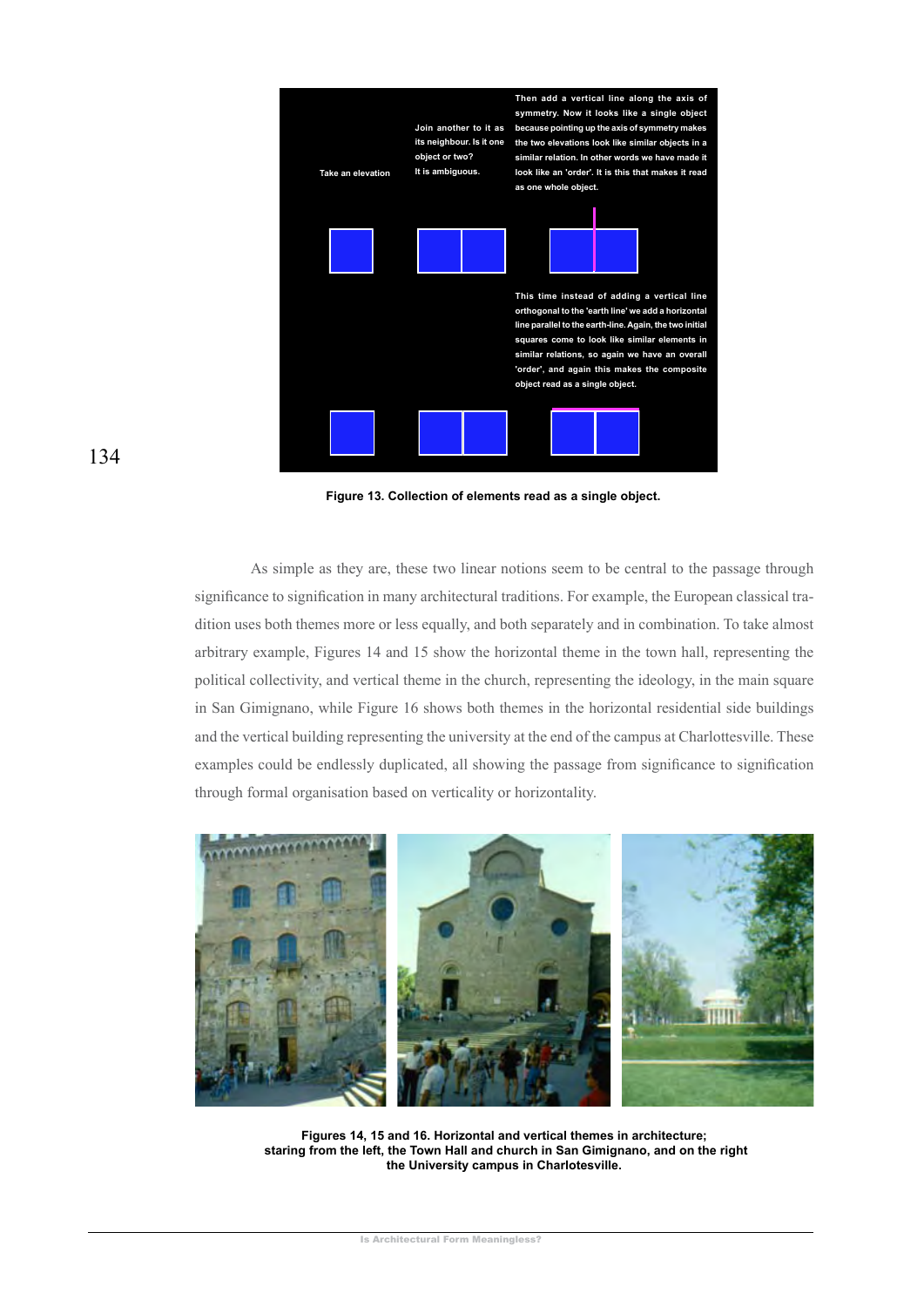Of course, we have pointed out nothing that is not familiar and clear, if not always explicit, to any student of architecture. As we said at the beginning, an analysis of signification in architecture does not take us very far. But two points are interesting. First, the passage from building to signification seems clearly to be by way of significance, that is, through the syntax of the form. In the context of twentieth century architectural theory, this is a non-trivial proposition. Second, the two fundamental themes we have identified, vertical and horizontal lines, seem, when they appear as dominant themes in an architectural composition, to point in different social directions. The vertical line seems always to point to an idea rather than to persons, to an absence perhaps, while the horizontal line seems to point to collectivities, and to their presence. In one sense we could say that the distinction reflects the philosopher's distinction between intension (the idea that denies a category) and extension (the entities that belong to that category). In another, we could say that it reflects Marx's distinction between the ideological superstructure of society (the vertical line) and the juridico-political superstructure (the horizontal line). A chapel is a building representing an ideology. A monastery is a building representing a political collectivity. We will see how these conjectures fare as we try below to give more architectural and numerical precision to these ideas.

#### 5. Regular shapes as configurations

Can these ideas be taken farther by, as with space, capturing the logic of configurations in a numerical way? In principle, this seems possible. It was shown in *Space is the Machine* that the elementary definitions of configuration for space could be exactly reproduced for the arrangement of 3-dimensional physical forms [Figure 17] because 'above' and 'below' are asymmetrical with respect to the earth, just as 'next to' is symmetrical. It follows that measure of the syntactic 'integration' of a form should be straightforward. It was also shown that notions of symmetry could be precisely reproduced in configurational analysis. For example, by treating a square as an arbitrarily fine tessellation, there would be as many identical j-graphs as there were symmetries in the form [Figure 18], so arriving at an internal description of symmetry, in contrast to the more familiar external definitions. Since we have shown that the passage from significance to signification was dependent not simply on symmetries, but on relations between symmetries, would it be possible to develop measures of these.





Figures 17, 18. Symmetries in a form.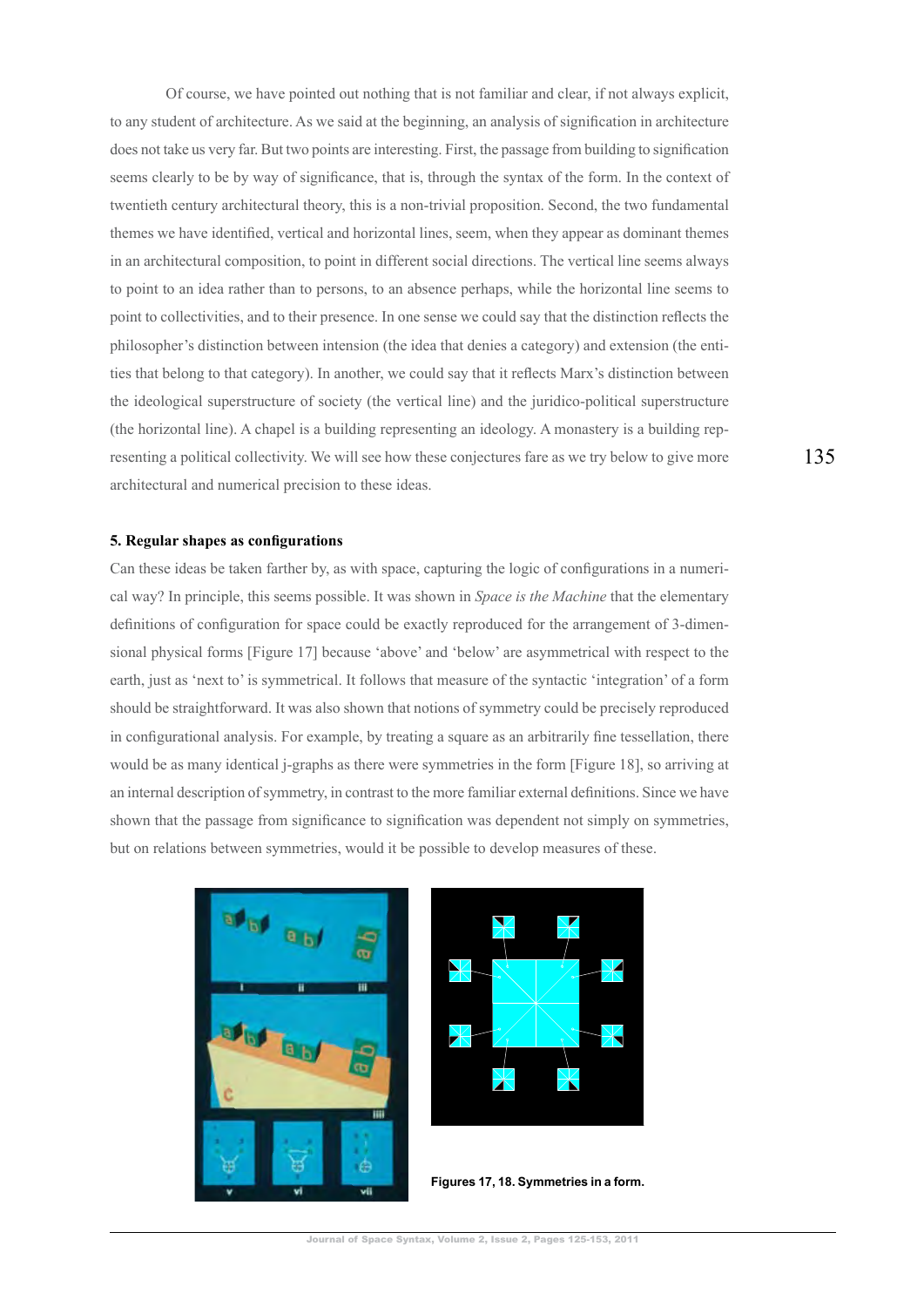We can begin by looking at some simple shapes and considering the relation between their measurable properties, and how we read or recognise them. It turns out that we can use this to demonstrate in a very simple way why the difference between significance and signification is important to how we recognise objects. Figure 19 shows three figures, which are constructed by arranging thirty square elements in different ways. What does it means to say that we recognise these objects? It seems to happen in two stages. In the first stage, we identify a shape, in the second we assign that shape to a category, that is, we give it a name. In the first two shapes, we see just two shapes. We easily recognise the difference between the two shapes, that is, we readily make a purely configurational distinction between the two objects. But we have no category to which we can assign either object. The process of object recognition is therefore ended at the first stage. In the third shape we also see a shape, but this time we conjecture a category: the shape looks like an over-regularised humanoid, so we conjecture it is meant to be either a robot, a caricature human, or perhaps a toy. That is we have a second, semantic stage of recognition built on the first.



Figure 19. Different arrangements of thirty square elements.

The first is of course the syntactic, or *significance*, stage of object recognition, and the second the semantic stage, or *signification* stage. In both stages, forms of knowledge must be used, which are both non-discursive and abstract. The first stage must use something like knowledge of configurational possibility in order for shapes to be distinguishable. If it were not so we would not be able to tell the difference between semantic-free patterns. The second uses established knowledge of categories codified by language. What is it then that we recognise at the 'syntactic' stage of the process, that is, what does it mean to recognise a configuration.

One approach to this, which has proved its usefulness in the understanding of space, is to reverse the question and ask what properties configurations have that might allow them to be recognised? One way that immediately suggests itself, since we have already used it extensively, is to analyse the configurations as distributions of total depth, or integration, values. This gives us several kinds of useful information about the configuration. First, there is the distribution of integration in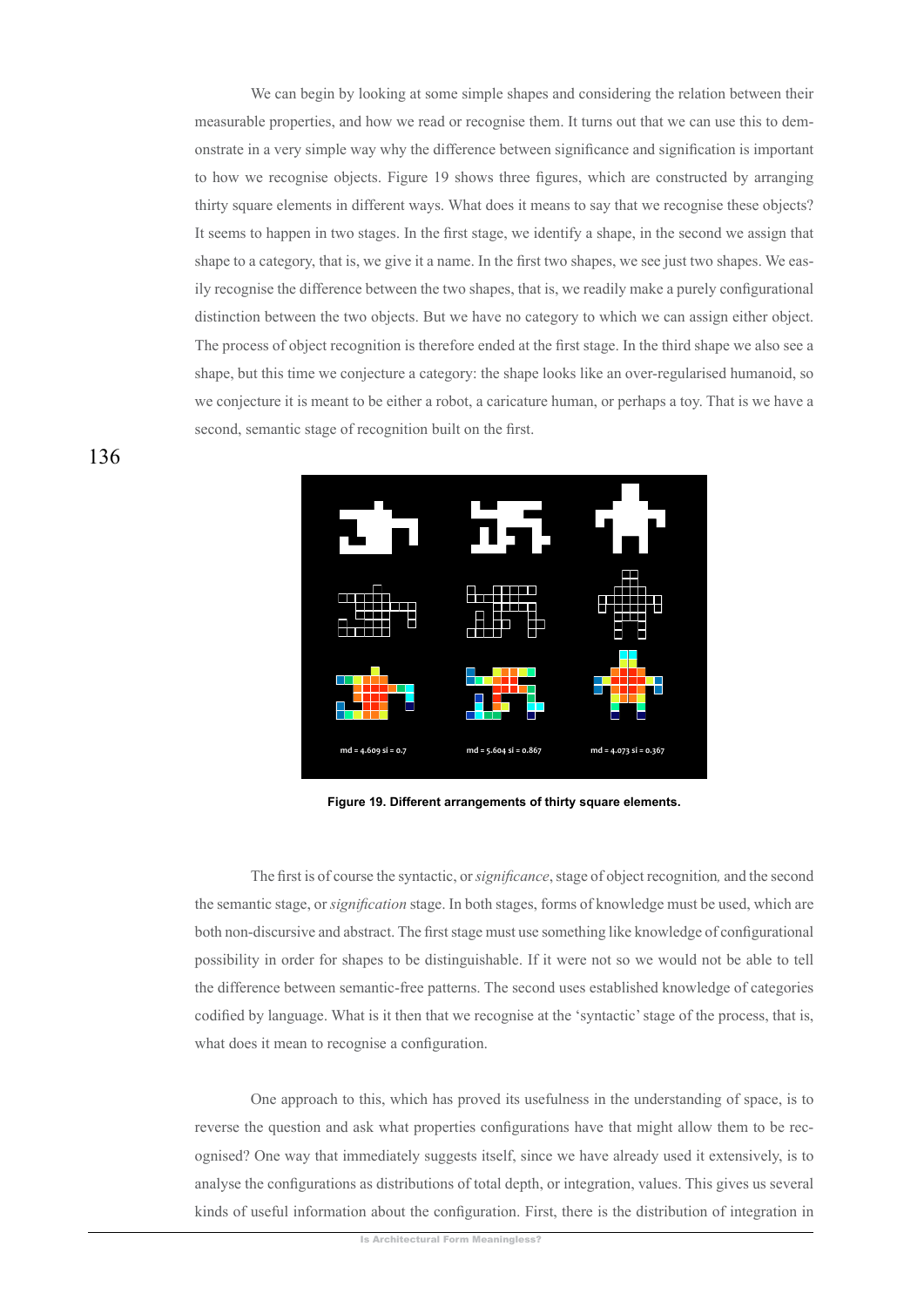each form, as shown by the red to blue pattern. Following the lessons learned from the distributions of these values in the analysis of spatial patterns, this can be thought of a *structure* within the shape. Second, there are the integration characteristics of the form, as indexed by the mean depth values, as shown beneath each form. We see that the third shape is more integrated than the second, which is more integrated than the first. These depth values seem to correspond to certain intuitions we have about the forms

However, there is another intuition, which is not expressed in these measures. It is obvious that the third shape is more 'symmetric' than either of the other two, since it has the property of bilateral symmetry. However, while the first and second both lack formal symmetries, they do not seem to be entirely equivalent from this point of view. The second figure seems to have a greater degree of irregularity than the first, in some sense that does not seem too far from the distinction between both and the third shape. In effect, the first shape seems to be closer to symmetric organisation than the second. Can we quantify this property?

#### 6. A symmetry index

Let us look more closely at our 'internal' definition of symmetry based on j-graph isomorphism. Suppose, for example, we did not require j-graph isomorphism, but the same total depth. This would seem to offer a weaker form of a symmetry-like property. For example, if we load a simple linear shape with two sets of four by two cells, one horizontal, the other vertical, but each joined to exactly

two cells in the basic form, the two end shapes created will have different distributions of total depth values, but all the values in the basic shape are paired in that each cell has exactly one other cell which is 'symmetrically' located and has the same total depth. This total depth equality seems to give a precise meaning to the idea of 'balanced asymmetry'. [Figure 20] (see for example, Tabor, 1982).



Figure 20. A simple linear shape showing 'balanced asymmetry'.

We can then apply this analysis to the three shapes shown in Figure 19 in Figure 21. Each time a shape has cells with identical total depth values we mark it with the same number, from the most to the least integrating. We see that the first shape has far more equal total depth values than the second, and in the first the equal values reach well into the integration core of the shape, whereas in the second they are distinctly peripheral. Both of these properties, as well as the degree of integration, can be represented through a simple statistical device: the line chart in which each shape is represented by a series of i-values, plotted from most to least integrated (shown as least to most depth). together with a series representing the six by five rectangle (shown as circles) to provide a baseline for comparison. The first shape is represented as diamonds, the second by triangles, and the third by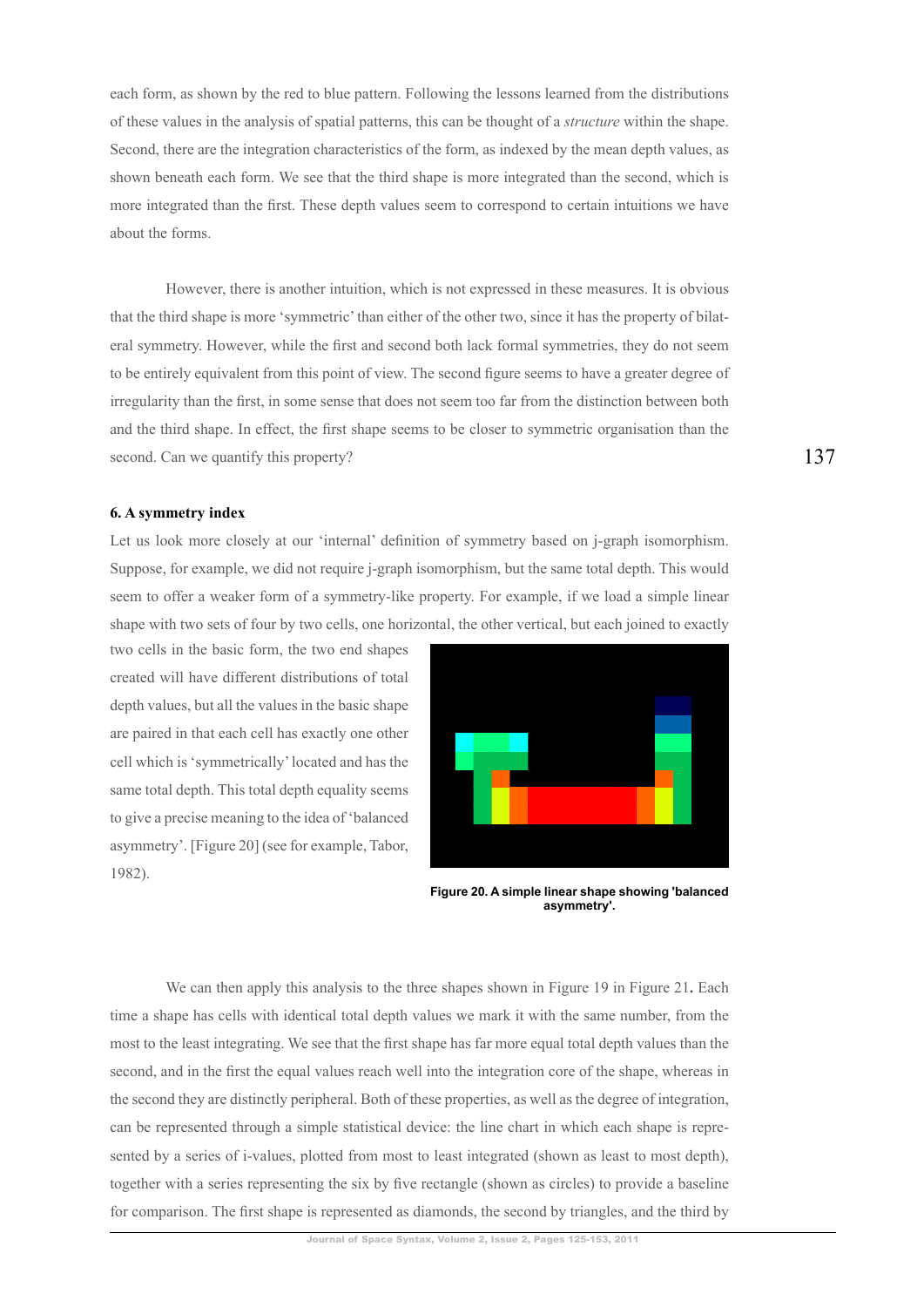squares, with the 6x5 rectangle as circles. The overall degree of integration is indexed by the location of the series on the vertical axis. Thus, the rectangle is the most integrated, the third shape next, then the first and finally the second. Also, the shapes diverge as they move from integrated to segregated elements, so that the most integrated elements in each shape are much closer together than the least.



Figure 21. Graph of Total Depth Values for shapes in Figure 19.

The line charts also show graphically the degree to which j-graphs in the shape have the same i-value (or total depth from others), since identical values will be plotted at the same level and thus, form a distinct 'step' in the distribution. The ratio of the total number of elements to the number of elements that form part of such lines will index the degree to which values are the same. We can think of this as indexing something like the amount of 'weak symmetry' (i.e. with the same total depths but not necessarily isomorphic *j*-graphs) in the shape. Identical *j*-values will include both those resulting from perfect symmetry as shown by isomorphic *j*-graphs, and those that only share the same total depth. This may be thought of as a kind of *symmetry index*, in which a low value indicates similarity in how the parts relate to the whole (few different values compared to the number of objects), and high values indicates many differences in how the parts relate to the whole (many differences compared to the number of objects).

#### 7. Buildings as oriented shapes

How useful are these properties in the analysis of architectural forms. First let us think about shape. If there is a configurational logic to shapes, can this be usefully applied to the analysis of the arranged masses that make up architectural shapes? This question has of course always much exercised architectural theory. One element in the 'classical theory' has been the idea that pure geometric forms lie behind the capability of built forms to communicate to our intelligence and emotions. The starting point of this belief is probably a passage in Plato's *Philebus* in which Socrates is discussing the nature of pleasure. Pleasure, he argues, is 'mixed' where it is interdependent with something unpleasant, such as relieving an itch through scratching, and unmixed where it comes through the senses from the 'beauty of colour and form... smells... and sound'. He goes on: 'I do not mean by beauty of form such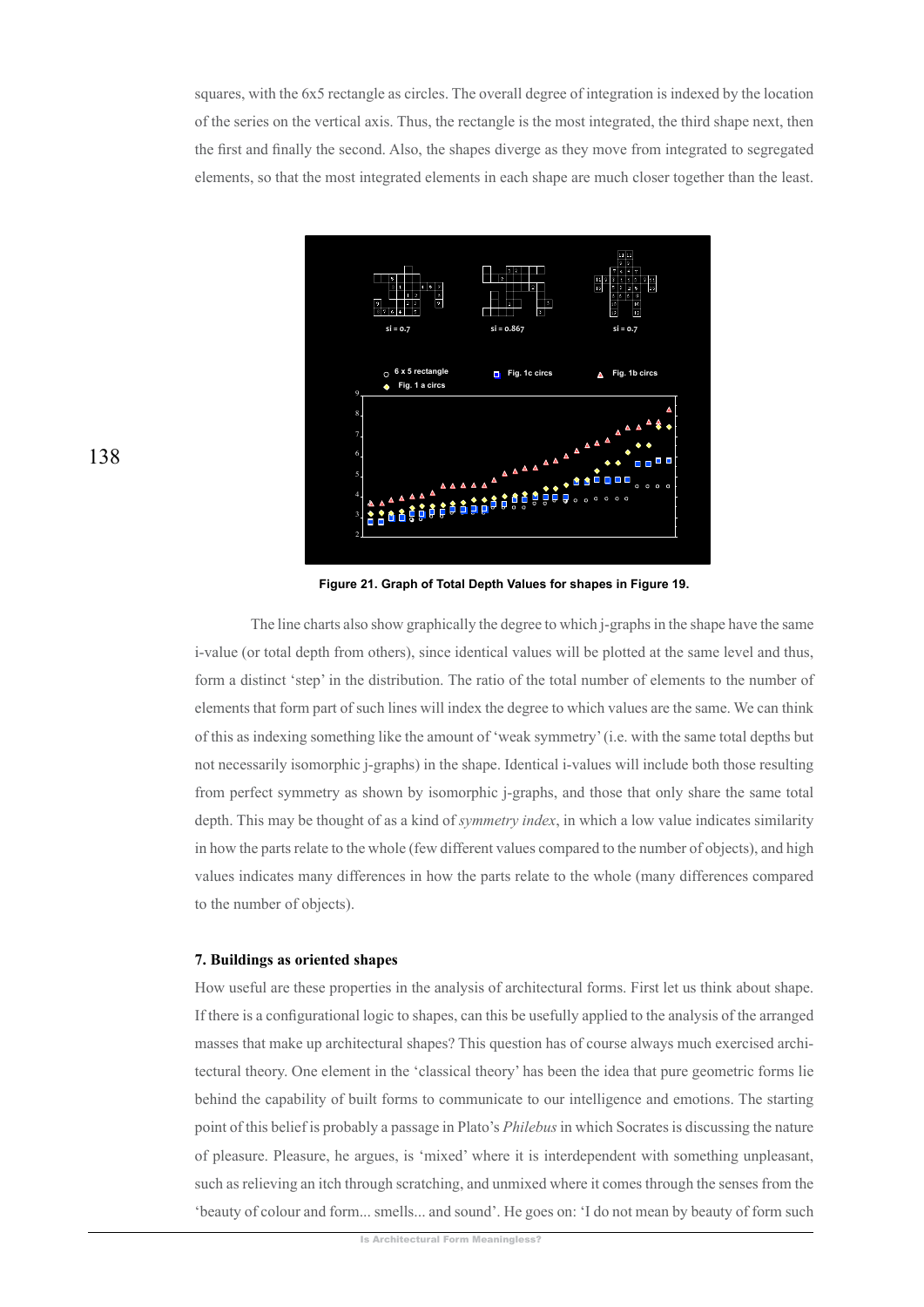beauty as that of animals and pictures, but ..... straight lines and circles, and the plane and solid figures that are formed out of them by turning lathes and rulers and measurers of angles, for these I affirm to be not only relatively beautiful, like other things, but ... eternally and absolutely beautiful' (ibid.).

This passage has caused endless confusion in architectural theory, partly through the confusion of these 'Phileban' forms with the regular, or 'Platonic' solids, but more through the sheer difficulty of accounting for more than a small handful of built forms through these simple geometrical ideas. Even so, it is hard to rid the mind altogether of the suspicion that simple geometric forms do sometimes play a significant role in architecture. In design terms, also, it is not easy to dispense with the idea that simple geometric forms are implicated in the fields of possibility that the designer manipulates in the search for form.

One reason for optimism about configurational descriptions of shapes is that they take into account all the space of the form, that is the periphery, the centre, and all the space in between the two, rather than just the outline. Configurational description captures topological properties of, for example, circular or square forms which are not explicit in their geometrical description, but which can be critical to the way shapes can be useful to us  $-$  for example, the way we shape and use tables. Perhaps then, the configurational analysis of shapes can lead us to useful propositions about architectural forms.

However, we must begin by acknowledging that buildings are not simply shapes, in the geometric sense of free-standing forms in a uniform context, but *oriented* shapes, in the sense that they are oriented towards - and away from - the ground on which they stand. For example, experientially a square façade standing on the surface of the earth does not read as a shape with 8 symmetries, but more as a bi-lateral symmetry, which we relate to the bi-lateral symmetry of our own bodies, and this is perhaps a principle reason why we cannot use pure geometry to inform architectural intuition of the field of possibilities. This effect can be shown clearly by configurational analysis. On the left of **Figure 22** is a depth analysis of an 8x8 square shape, showing the pattern of mean depth from red for low through to blue for high. It shows the expected centre to edge pattern, with the lowest values in the centre and the highest in the corners. To its right is the same form with a line representing the surface of the earth – and earth-line - added. The pattern of depth now reads clearly as a bi-lateral symmetry, a remarkable but life-like effect.



Figure 22. On the left the analysis of a 8x8 square shape; on the right the analysis with the earth-line added.



**Figure 23. The same analysis (as in** fig.22) for a 12x4 shape.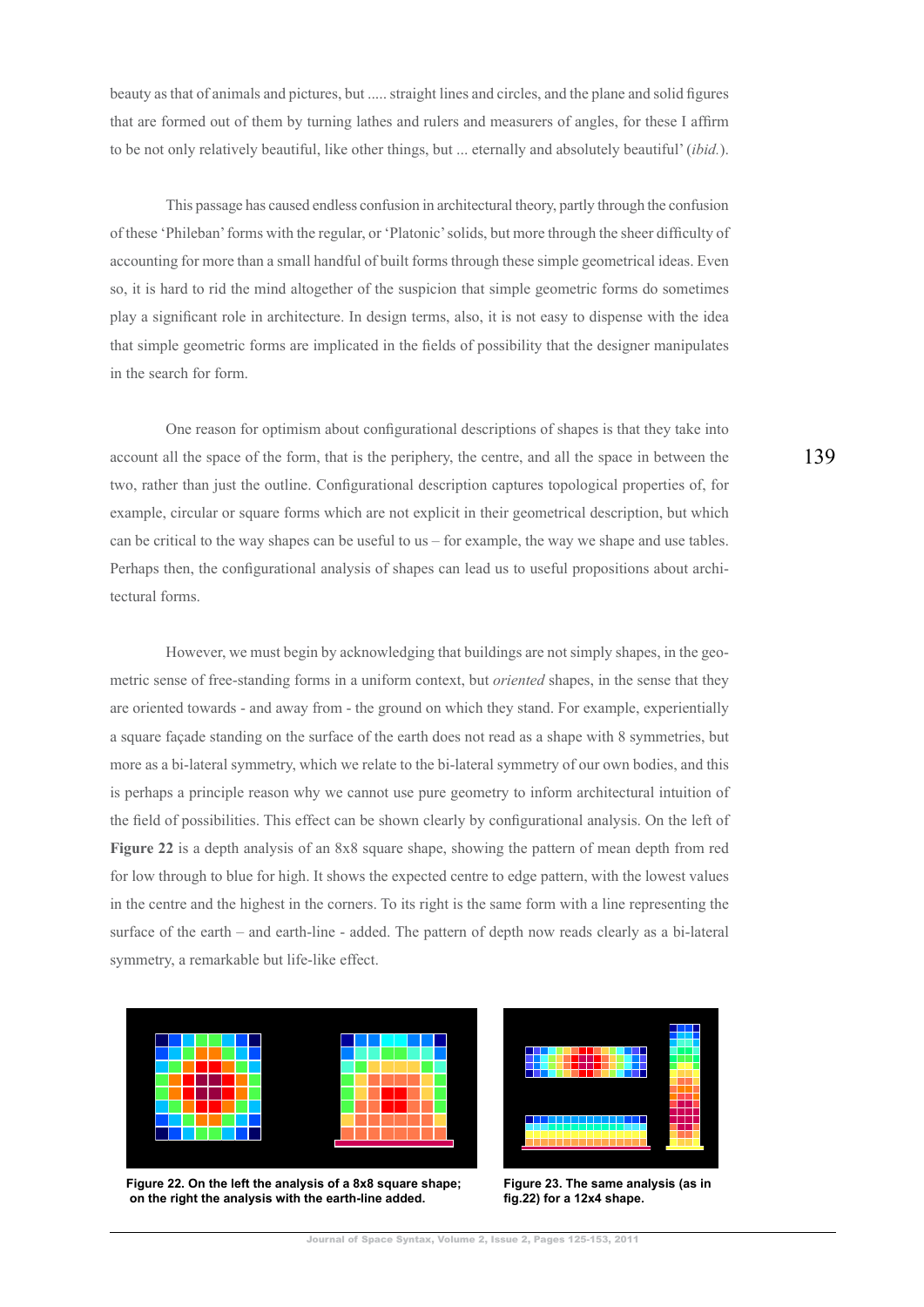If we now take a 12x4 shape Figure 23, and add an earth line, first to the short side, creating a vertical form and then to the long side, creating a horizontal form, we find equally life like effects. In both cases the bi-lateral symmetry of the square shape has all but disappeared, and in its place we have, in the vertical form, strong differentiation from bottom to top, and in the horizontal form, strong similarities from bottom to top. These visual effects are confirmed by the numbers. Figure 24 shows mean depth and the symmetry index for the square and rectangular forms without the earth-line. The square has of course lower mean depth (more integration) than the rectangle, and also more symmetry. When the earth line is added to create three forms, [Figure 25] the square becomes less integrated and less symmetrical (more differentiated), the vertical form becomes a little more segregated, and markedly more differentiated (less symmetrical), while the horizontal form has become markedly the most integrated and least differentiated (more symmetrical) of the three. So verticality segregates and differentiates, while horizontality integrates and makes symmetric.<sup>1</sup>



Figure 24. Mean depth and symmetry index for the 8x8 and the 12x4 shapes of Figures 22-23.



**See Note 1 Relevant examples: San Sebastian Design by Alberti** and Mies van der Rohe's **Barcelona Pavilion.** 

Figure 25. Mean depth and symmetry index for the 8x8 and the 12x4 shapes with the line-earth added.

We believed these numbers reflect the intuitive semantics of these forms. In the horizontal form, insofar as elements are horizontally related, they will tend to become more similar to each other. by virtue of their closeness to the earth-line. This corresponds to the intuition that the more shapes are aligned along a surface, the more equal they become. Formally, the relation of elements approaches that of 'neighbour', which is a symmetrical relation in that if 'a' is 'b' 's neighbour, then 'b' is 'a' 's neighbour. In contrast, the vertical dimension stresses difference, in that the relations of above and below are asymmetrical. Horizontality, we may say, equalises, while verticality differentiates. Both effects will in due course be shown to be critical to the sense that buildings can convey significant information to us through their forms.

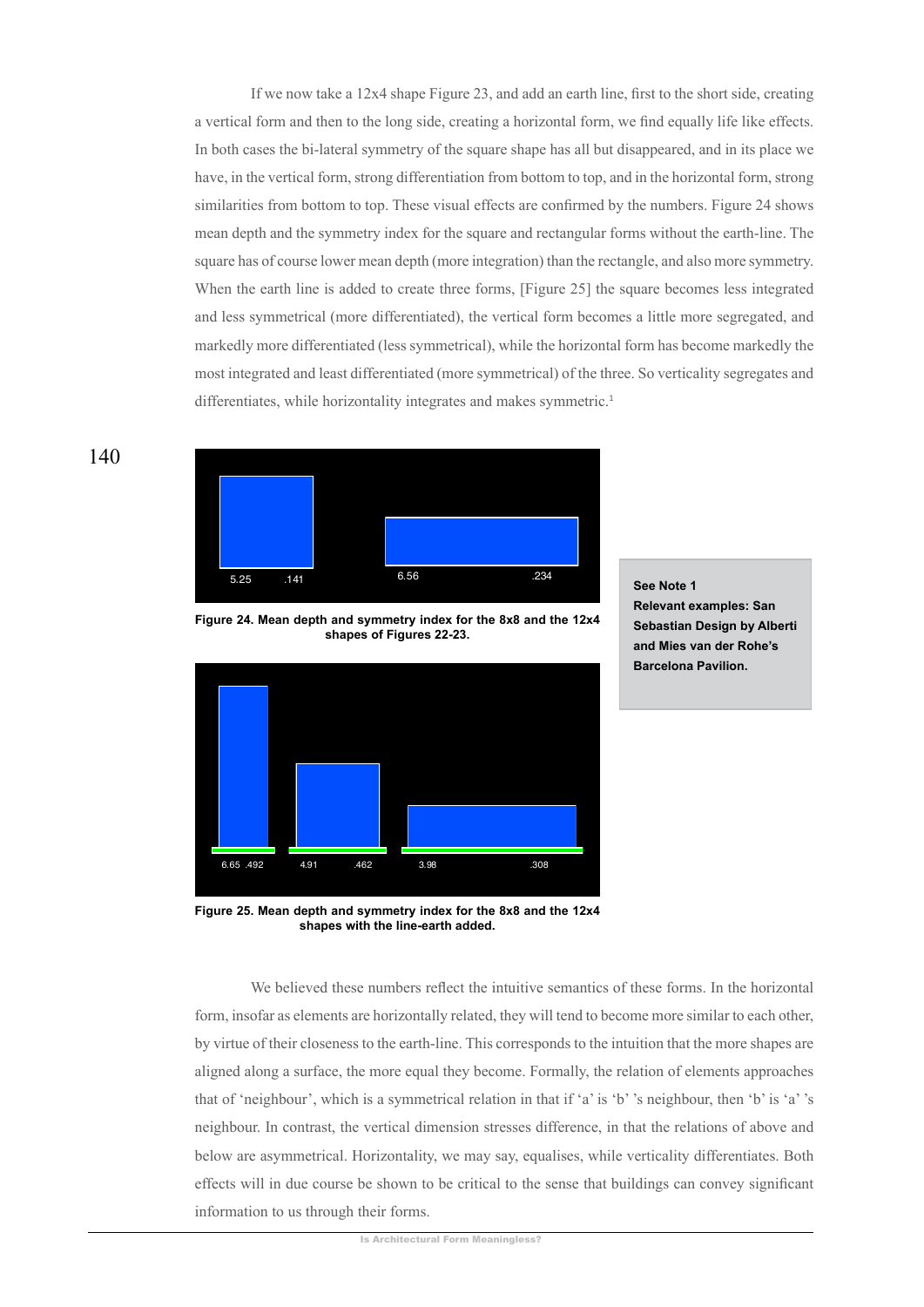#### 8. Complicating forms and adding figures

Even the simplest aspects of shape, then, have the potentiality to pass from significance to signification. But so far our argument has been confined to orderly forms. What about less orderly and more complex forms? And what about the relation between forms and figures? In what follows we will explore some ways in which we can exploit the two configurational measures of integration and symmetry index to take the argument a little farther. Suppose, for example we add sub-forms, such as vertical or horizontal sub-forms, to the original form. In what follows, various ways of elaborating regular forms will be examined, though always within the envelope of a 64-cell form with an earthline, to preserve comparability with the forms so far analysed. For example, in Figure 26 horizontal 8x2 sub-forms are added to a 16x3 rectangle in various locations from edge to centre, and in Figure 27 the 8x2 forms are added vertically, again in various locations from edge to centre.



Figure 26. 16x3 rectangles: horizontal addition of 8x2 sub-forms.

Figure 27. 16x3 rectangle: vertical addition of 8x2 sub-forms.

The effects of these elaborations on integration are, of course already known from the 'partitioning' theory for space in Chapter Eight of Space is the Machine (Hillier, 1996, p.216-261). Adding sub-forms centrally will be more integrating than adding them at the edge, and horizontal additions will be more integrated than vertical additions. However, the effects on the symmetry index are less simple. Differentiation (low symmetry index) is minimised when sub-forms are added centrally, but maximised towards the edge, but not at the edge. The effect is most clearly shown in Figure 28 in which symmetry index is plotted for both sequences against the distance from the edge counted as the number of cells. Both sequences show a curve that rises from centre towards the edge, but then falls again as the edge is approached. The curve formed by the vertical additions shows that the horizontal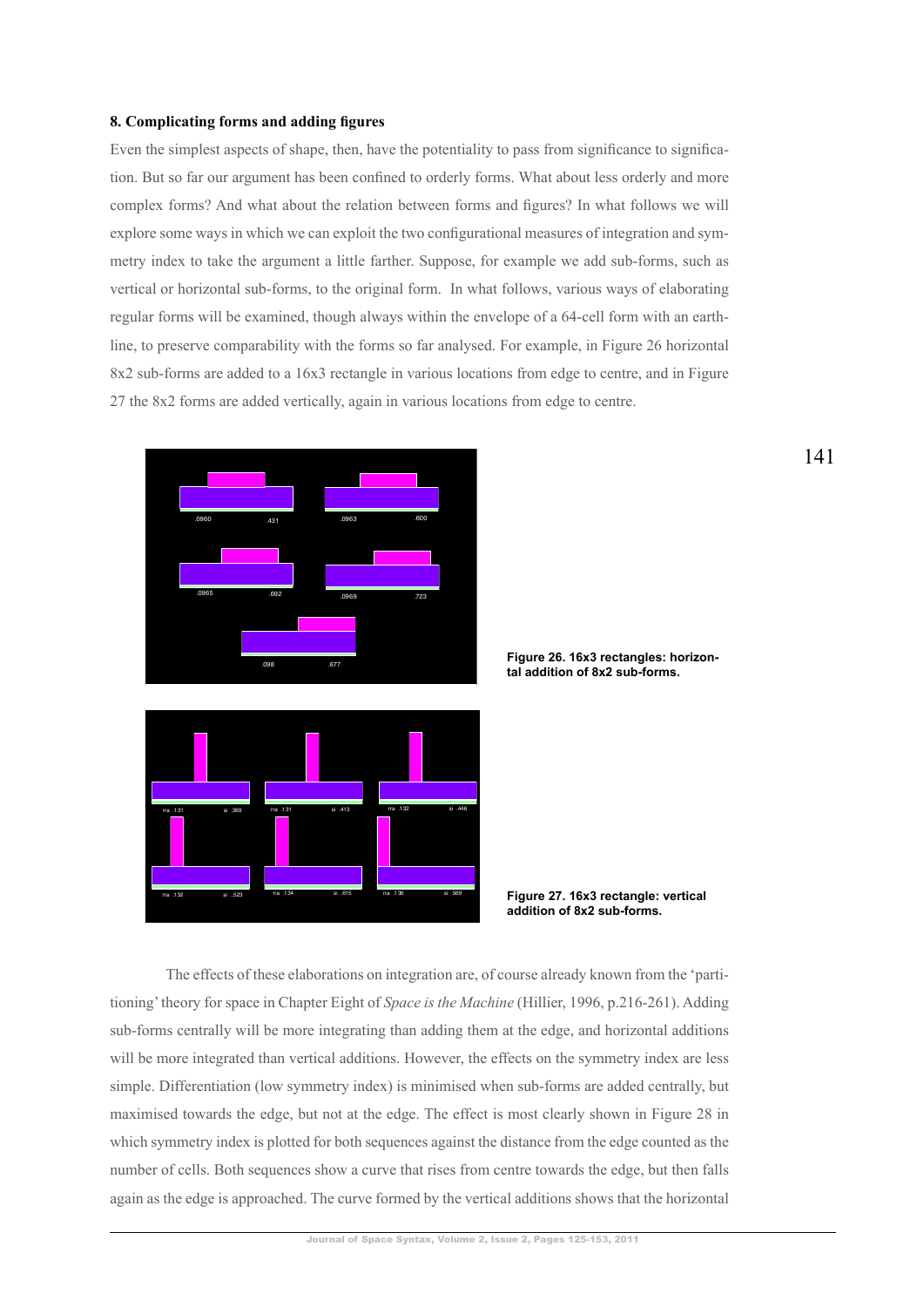sequence has a higher peak of differentiation, a higher overall degree of differentiation, and a more rapid descent towards more symmetry (lower symmetry indices) at the centre. The vertical sequence has a lower peak, and lower overall differentiation, but follows a similar, though gentler, curve. In both cases, differentiation is maximised towards the edge but not at the edge. Again, this seems to agree with intuition.



Figure 28. The effect on the symmetry index by the elaborations in Figures 26 and 27.

#### 9. Adding figures to forms: is there an opposite to symmetry?

What about adding figures to forms? Suppose we first consider the effect of adding a single architectural 'figure', in the form of a circular window, to the square form without an earth-line. [Figure 29] It is clear that symmetry will be greatest (the lowest symmetry index) when it is centrally placed. But where will this value be at its highest, that is, where can we place the figure to achieve the least symmetry? The results are fairly commonsense. Symmetry is minimised when the figure is placed at the edge midway between centre and corner. But if we add an earth-line, as Figures 30 and 31 show that symmetry is not longer minimised in this location, but when the figure is close to the edge just below the horizontal centre of the form. This does seem to reflect intuitions about least ordered forms. The same is the case for horizontal shapes with an earth-line. [Figure 32] Symmetry is minimised when the figure is placed a little way in from the edge rather than at the edge. In contrast, symmetry is maximised in the vertical form when the figure is put at the top of the form, and minimised at the bottom. Figure 33 then summarises the locations where a single circular figure maximises and minimises the symmetry index on vertical, square and horizontal forms. These results are very preliminary, but do suggest there is an opposite to symmetry – counter-symmetry perhaps – though how stable these results would be under different scales of tessellation is uncertain.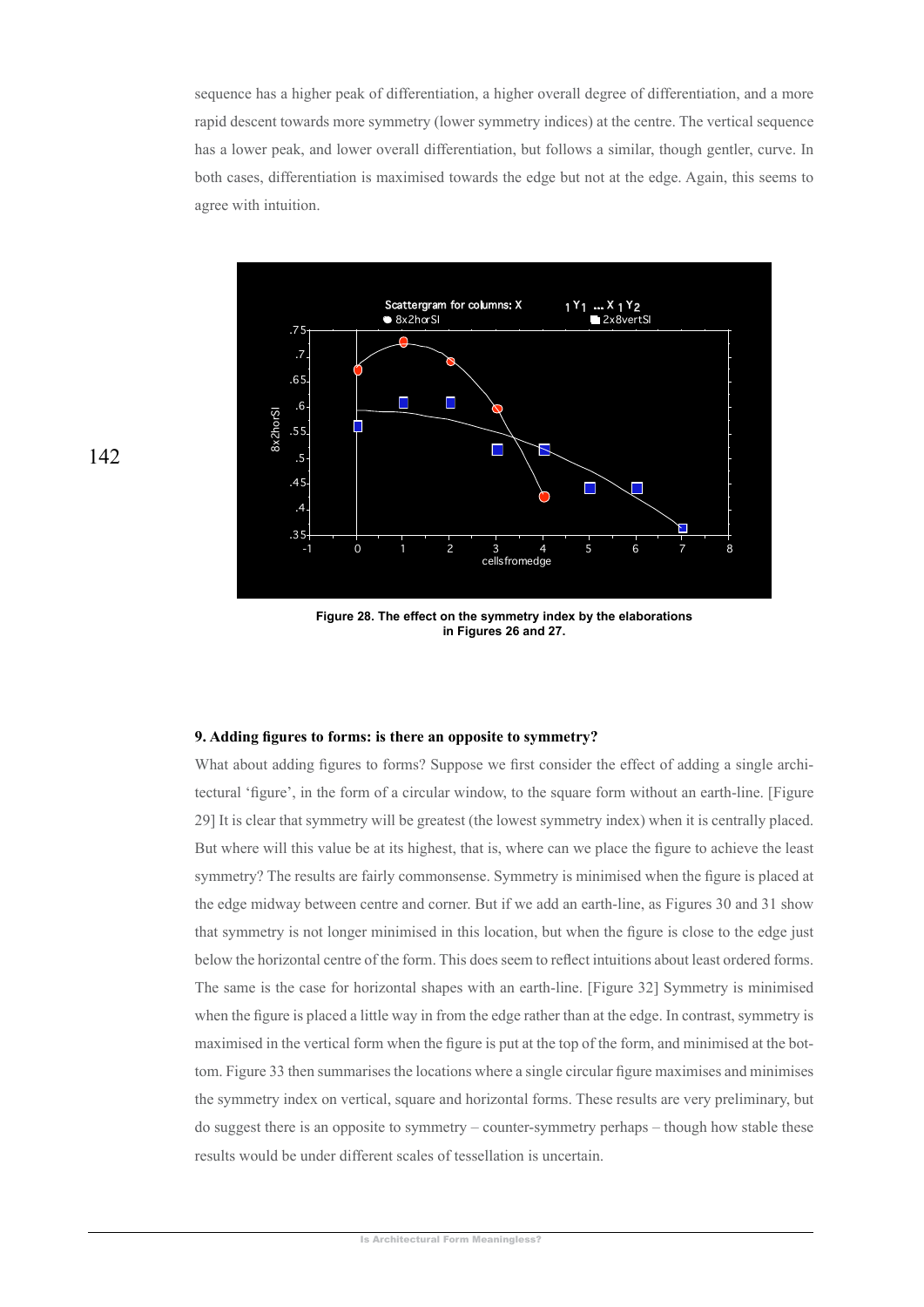

Figures 29, 30. Adding figures to forms.



Figures 31, 32. Adding figures to forms.



Figures 32, 33. Adding figures to forms.



Figures 34, 35. Adding figures to forms.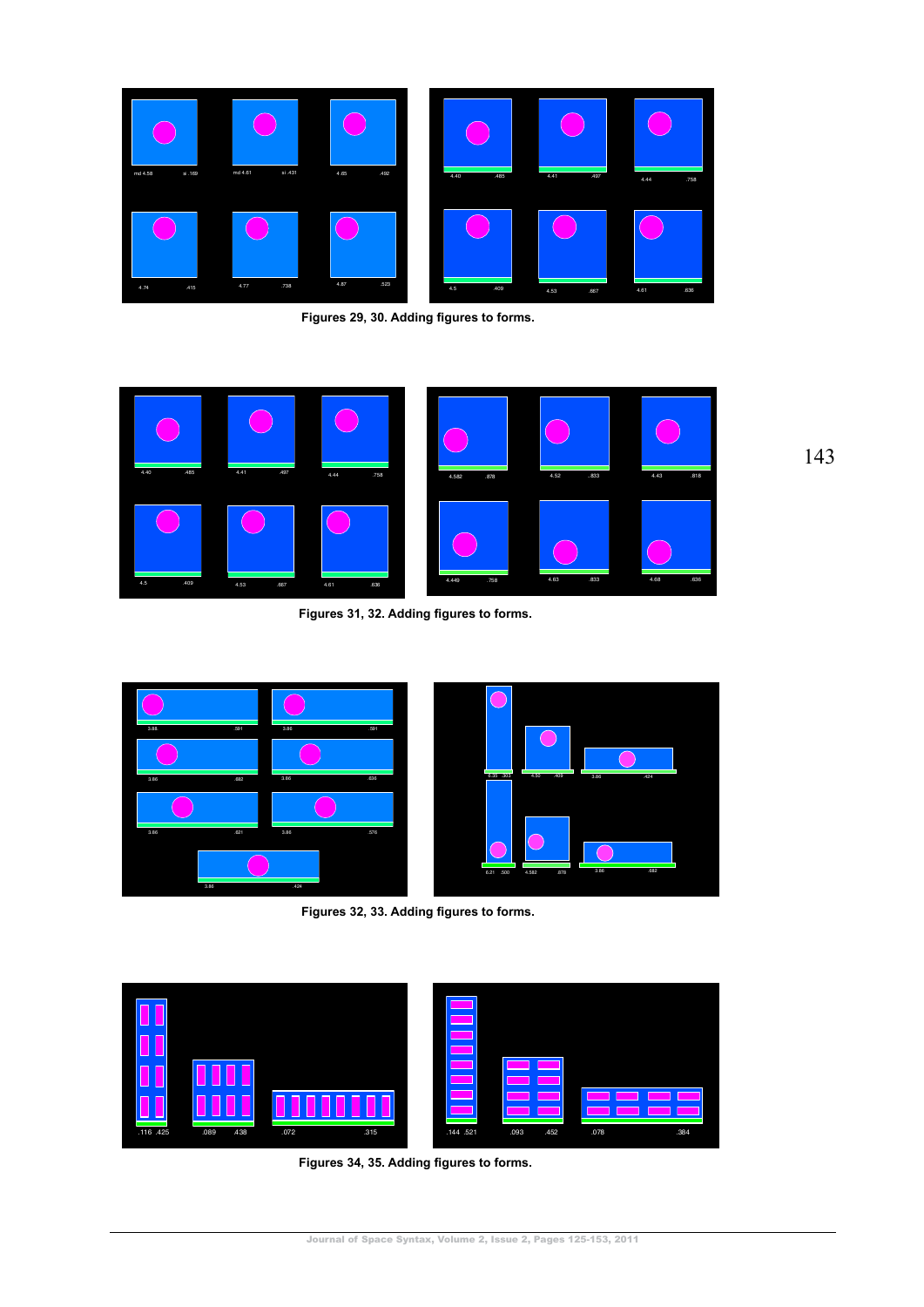It is also striking and intuitive when we examine the effects of multiple uniform figures on the basic forms. In Figure 34 and 35 we add vertical and horizontal figures to vertical and horizontal forms. For the already differentiated vertical form, vertical figures reduce differentiation, while horizontal figures increase it. For the – already symmetrical - horizontal form, horizontal figures decrease symmetry while vertical figures increase it.<sup>2</sup>

Figure 36 then shows that in general if horizontal strips are added to a vertical form, differentiation increases, while if vertical strips are added to a horizontal form, differentiation decreases. Again, these are powerfully intuitive effects. In general, vertical forms minimise integration and maximise differentiation, while horizontal forms maximise integration and minimise differentiation. This is why the horizontal forms we initially noted in the landscape seemed so apt at signifying collectivities of equals.<sup>3</sup>

See Note 2 **Relevant example: The AEG** Turbine Factory by Behrens.

See Note 3 **Relevant example: Wells Coates' Isokon Building, Hamstead London.** 



Figure 36. Effects on differentiation by horizontal additions to vertical and horizontal forms.

Finally we may return to one of our first forms, the Greek chapel. Figure 37 shows that the serrated roof line of the chapel increases symmetry more than the form shown on the right, and Figure 38 shows that a circular figure placed high on the central axis creates more symmetry than two circular figures either side of the axis. A high figure is also more symmetric than an identical figure low on the axis. It seems that the creators of the 'forms with sacred intent' that we saw were making correct judgements to increase the symmetry of the form.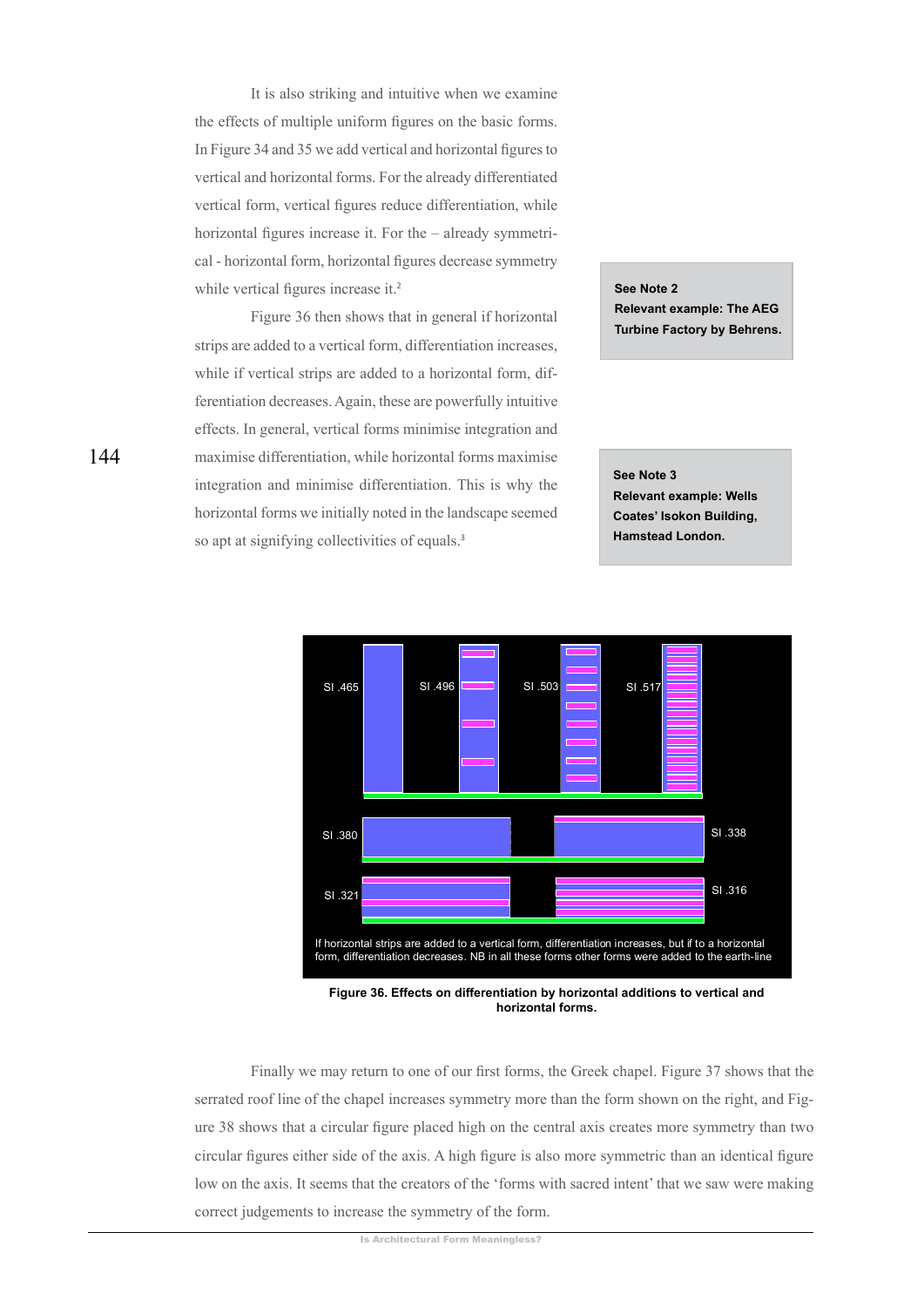

Figures 36, 37. Symmetry of the Greek chapel.

#### **10. Bevond meaning**

These are no more than preliminary results from what would be a large and complex field of research, and it must be stressed again that, however intuitively clear, it is uncertain how stable these results would be under different scale conditions. But the results we have do seem to support three key conjectures in principle. The first is that the pathway to social signification in architecture is first and foremost by way of significance, or, put another way, that, unlike natural language, the pathway to semantics is by way of syntax. The second is that symmetry has an inverse, one that can play a key role in architectural meaning as well as in the meaning of arrays of objects. The third is that the kind of meaning that architecture transmits is not meaning in the sense of natural language, but something else, which we might plausibly call 'generic meaning'.

What exactly is 'generic meaning'? To give a clear definition, we need to look at the relation between mind and world in which language intervenes. A key relation of the human mind to the world is captured by the notion of *attention*. When we pay attention to something, we focus our minds on it, and momentarily exclude everything else, at least at that level. But what we attend to is not all we experience. At the same time as we focus our attention we are also aware at a much lower level of a vast number of other things in the field around us. Part of the reason we can move our attention from one thing to another so quickly is that we have this low level awareness of much more than what we are focusing our attention on.

Attention and awareness seem to work in different ways and it is tempting to follow cognitive science in describing the difference through a computer analogy. Attention is said to be 'serial', in that it happens in well-defined sequences, while awareness is 'parallel' in that a large number of things happen at the same time, if at the lower level. The coexistence of the two is explained in terms of computational necessity in the human brain: 'The contents of conscious experience, which are usually *Coniunctional, must first pass through a serial processor that focuses attention on specific combinations of features. The only processors in the human brain that do this are re-entrant thalamo-cortical loops. Parallel processors outside these loops perform pre-attentive sub-conscious computations, but*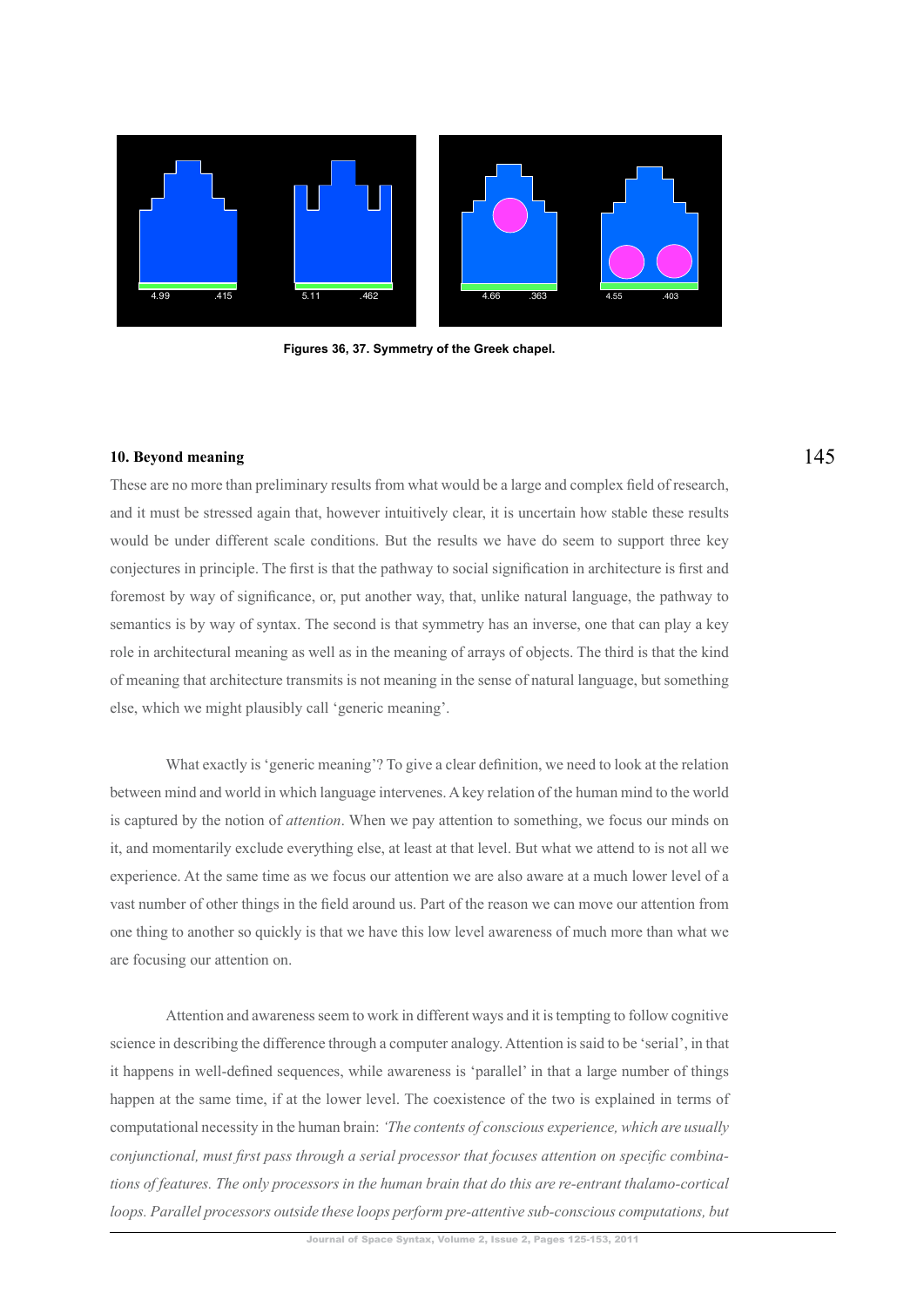serial processors embodied by the loops perform attentive conscious ones. (Kong H More Self than *Self: at Autism's Edge, p.243). Pinker adds: 'Parallel unconscious computation stops after it labels each location with a colour, contour, depth and motion. The combinations then have to be computed, consciously, one location at a time'* (Pinker 1997, p.141). The sheer combinatorics of the parallel world forbid its processing into serial form other than highly selectively. Hence, the permanence of the attention-awareness pairing.

Now natural language is attention-like in the sense that within a huge field of linguistic possibility, which must in some sense exist in parallel form in our minds, it outputs a serial pattern of elements, which represent some kind of order in that field. More remarkably, does so with considerable precision. On reflection, it is surprising that language is able to convey meanings as precisely as it does. If we bear in mind that nearly all words in language are abstract universals – 'between' is as much a universal as 'bird' or 'thought' – and that most words (as dictionaries attest) stand for a list of possible meanings, and which is to be used only becomes clear in the context in which it is being used at that moment, it is remarkable that language does manage to output serial patterns of words that make such clear, attention-like sense of the ambient world. Against the odds, sentences in natural language manage to be *phenotypical* in that they refer to the world, as it actually seems to be at any moment in time.

This is what we mean when we say that natural language is unique in giving priority to signification over significance: no other alleged language works in this way. The patterns constructed by the 'language' of space, for example, relate to basic types of human activity, not, other than contingently, to actual events in the world, and this is what we mean by 'generic function' in space. In this paper we have seen that something similar is the case for the 'language' of architectural form. Meaning is generic, not specific, genotypical not phenotypical. It refers to the *kinds* of things that are found in the real world, not to actual events. The reason this is so is fundamental. Architecture is not serial. It is parallel. It exists in the first instance as non-discursive order in the pre-attention parallel world. Whatever meaning it has does not take the form of serial propositions, but that of pre-attention intuitions of order in the parallel world.

This is why the pursuit of meaning in architecture by analogy with natural language leads us away from the real nature of architecture and what is communicable by architectural means. But acknowledging the reasons for this can lead us to a much more promising and precise analogy: between architecture and poetry. There are clear analogies that can be made between what poetry does and what architecture can do. But, as we will see, the resolution between the two is not on the terms of poetry. It is on the terms of architecture. Poetry, it will be argued, is language used in an architectural way, or, more generally, poetry is language used as a morphic language. The argument I will construct to support this proposition will depend, critically, on distinguishing 'meaning' from what I will call the aesthetic. Meaning, it will be argued, is necessary to architecture at the generic level outlined in this paper, but if it is taken farther in the direction of signification – that is, striving to make architecture stand for something outside itself – it tends to trivialise architecture, and distract it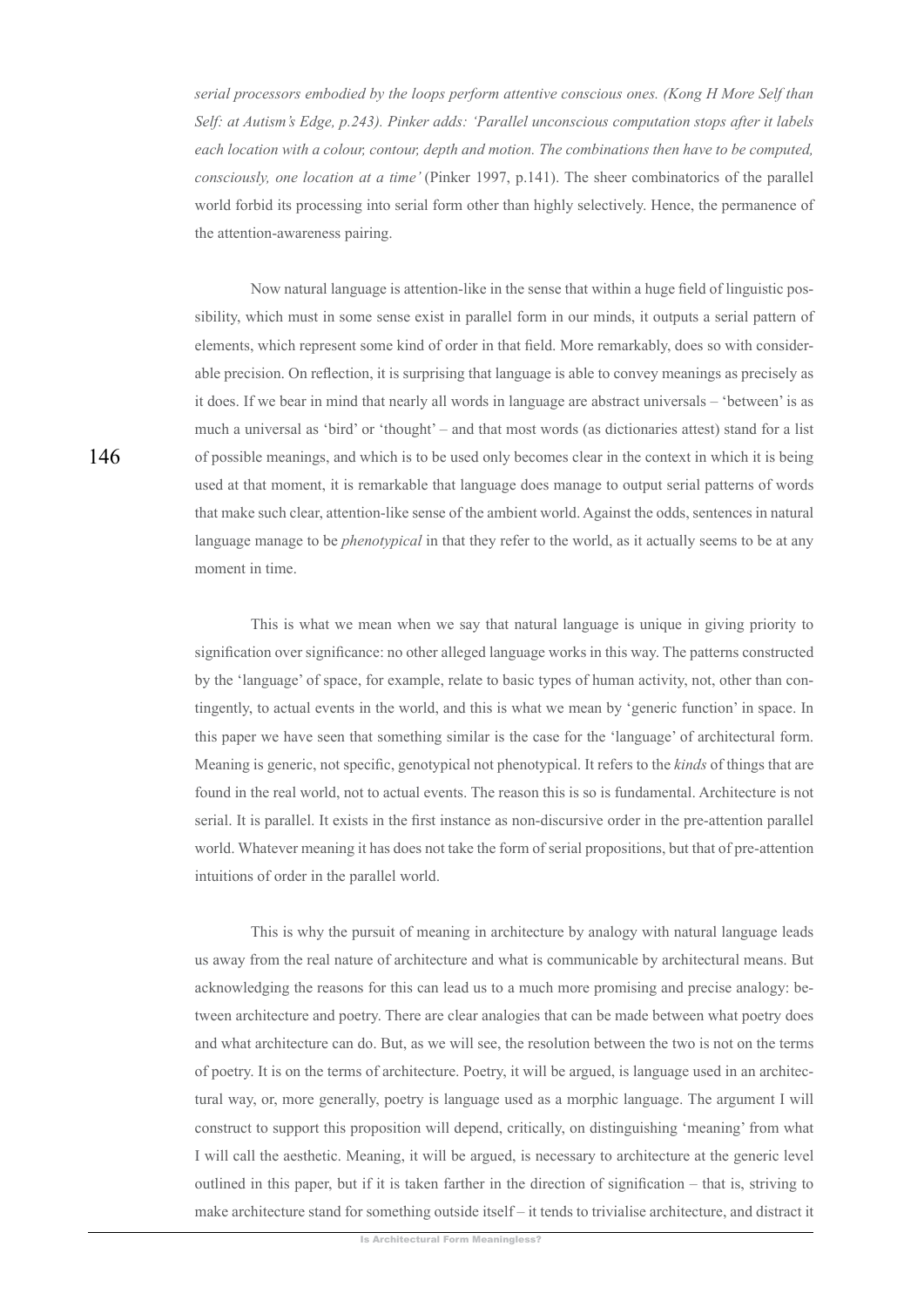from its richer purpose in the realm of the 'aesthetic'. The definition of the aesthetic cannot be given at this stage, since it is in a sense the culmination of my argument, and many prior definitions must be in place before I can attempt it. But put crudely, we can say that 'meaning' is about trying to make architecture work like a language in the everyday sense, while the aesthetic is about trying to make architecture work, in a technical sense, in the way poetry works. To make this argument clear, we will make comparisons between architecture and both poetry and science as linguistic techniques, and show how both can be brought together to arrive at a definition of the aesthetic in architecture, which will serve our purposes.

#### **11. Poetry as a linguistic technique**

So what is poetry as a linguistic technique? It is often thought that poetry is a special kind of selfexpression, and so should take the form of a clear representation of the poet's thoughts. This is of course a perfectly good way of looking at natural language, with its serial and attention-like focus, but if we examine poetry carefully, it seems unlikely that any of these three aspects  $-$  self-expression, clarity and the pre-existence of the thoughts expressed – are necessary to a definition. What distinguishes poetry from the ordinary use of natural language, according to Mallarme, is that 'Poetry is not written with ideas, it is written with words'. By this he means that poetry is not so much the use of words to *express* meaning but the use of words to *create* meaning. It uses the rich potentials of words in unprecedented combinations, and so creates new and unprecedented meanings. Put another way, while natural language extracts seriality from the parallel world, poetry uses words and combinations to take the reader or listener back into the parallel world to find new connections and new richness. In natural language, the ideas determine the words; in poetry the words also determine the ideas.

So while the ordinary use of language limits our awareness momentarily, poetry tends to expand it. It does so not by pointing to more things in our ambient circumstances, but by using language to create a more multi-dimensional awareness. It does not replicate the complexity of our awareness, but creates a momentary situation in which such a world is brought into existence. It does so with a specific technique: to maximise the dimensions of abstraction (or 'meaning') that reverberate from the verbal means that we use. This implies yet another concept of meaning; one which it is not given prior to expression, but *created out of expression* and which probably cannot be transcribed into any other form. Seen this way, it is clear that the non-transcribability of poetry is one of it principle merits. We cannot create by other means what we find in poetry, since that complex of meanings, far from existing in advance and being expressed through the poem, only exists by virtue of the existence of the poem.

This can be formulated an information-theoretic terms. The redundancy, or necessary structure, in speech (or writing), in the sequencing of letters or words, refers to those aspects which are governed by the nature of the language, that is the rules governing the combination of letters into words and words into meaningful sentences; while those parts not so governed represent the choice the speaker (or writer) has and so convey the *information* content of what is said. The degree of freedom of choice exercised by the speaker is therefore related to the degree to which the hearer's (or reader's)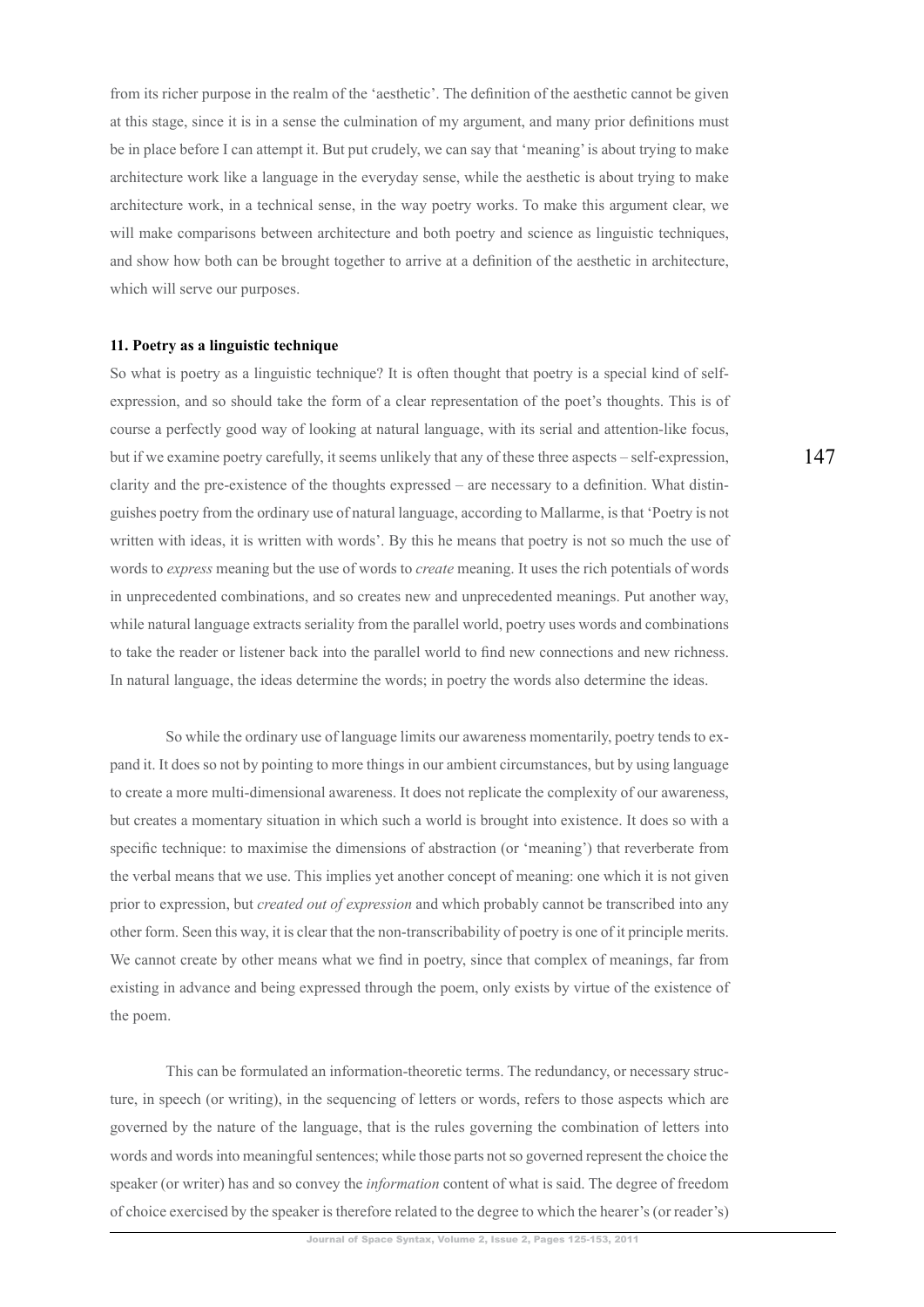uncertainty is reduced by what is said. It was for this reason that the information content of language could be quantified as *entropy*, since it is represented by the degree of choice that the speaker has at every point and the relative improbability of those choices. A successful poet at each stage of the poem is able to substantially expand this field of possibility by selecting words outside the normal frame of reference given by the transition probabilities in everyday language. That is why one of the pleasures of poetry is the hearer's surprise at the unexpected use of words. By using words, the poet expands the information content of what is said by increasing the hearer's degree of surprise. Put simply, poetry expands the information content of language, and so shifts language towards greater entropy.

But there is a caveat. The poet does not simply use unexpected words. In two senses this is not enough. First, the poet must not lose the thread of meaning, the sense that the words used make sense in relation to each other. A computer could select a series of words in which their unexpectedness in relation to each other is maximised, but they would be unlikely to be heard as poetry because in the loss of the continuous thread of meaning the reader would fail to see evidence of 'poetic intent'. Just as architecture engages the viewer with the cerebral processes of the designer by showing in his buildings, however unexpected, evidence of 'systematic intent', so the poet need to persuade the hearer that he or she is more or less in control of the flow of meaning through poetic intent. So in expanding the field of possible words at each stage of a text while 'not losing the thread' of meaning, the poet in effect re-balances the structure-choice (or redundancy-entropy) content of language.

#### 12. Architecture as poetic technique

We can say then that whatever its essential nature, the *linguistic* nature of poetry is to use language to create, rather than simply to reflect, meaning. Once this is said, it is clear than this is in general what morphic languages do. They do not simply aim to express a pre-given meaning in the manner of natural language, but to create a meaning out of an assemblage of elements and relations. We could perhaps qualify this in the case of architecture by suggesting there are two pathways of systematic intent from building to architectural form. The first is where the possibilities of building shape and figuring are used in such a way as to support each other, so that each confirms the effect of the other. In such cases, the different layers of form 'say the same thing'. The second is where the different layers are used in different directions, so that tensions are created between the different layers of the form. The first pathway, it might be suggested, is the pathway to meaning. The correspondence between the layers of the form eliminates ambiguity, and give rise to the sense that the building gives a strong sense of what it is.

The second pathway might then be seen as the pathway towards what I will call the 'aesthetic'. The lack of correspondence between layers creates ambiguity at the level of any simple meaning, but at the same time creates more complex possibilities of adumbrated meanings, in much the same way as good poetry creates fields of possible meanings, rather than simple and precise meanings in the manner of everyday language. An example is the protuberance in the chapel at La Tourette.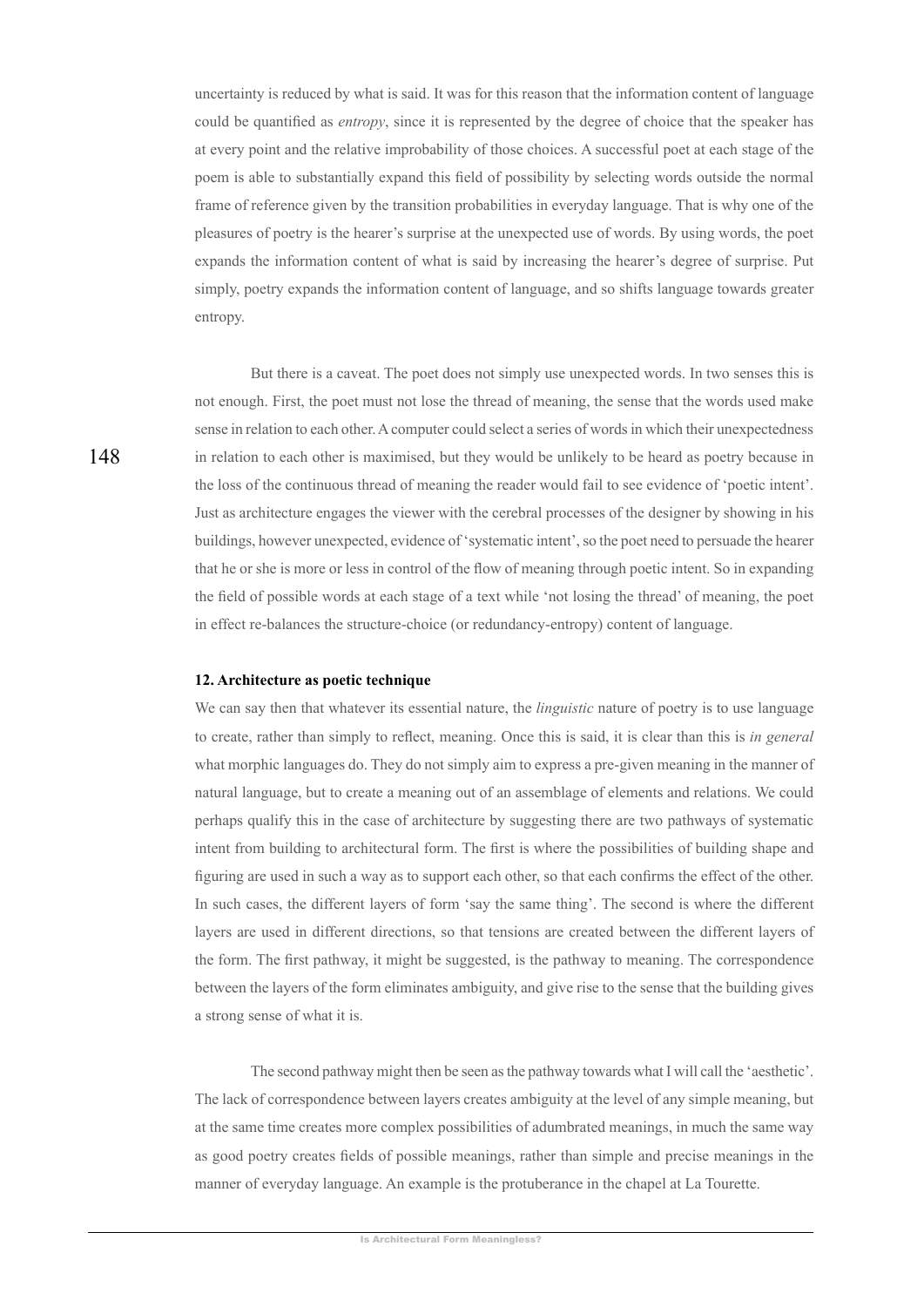The 'meaning' is simple. The placing of the element on the axis of symmetry against an otherwise blank background, make the 'genotype of the sacred' unmistakeably clear. But at the same time the form against which it is placed is strictly rectilinear, and with a powerful horizontal line at the top, the whole part of a regular box-like structure. This both creates a tension between the form and its figure, but also reverberates in other parallel realms, which have no reference to the sacred, creating a complex semantic. So architecture as the aesthetic is doing for syntax what poetry does for semantics.<sup>4</sup>

See Note 4 **Relevant examples: Le Corbusier's Villa Stein and Villa** Savoie, and Mario Botta's House at Massagno.

Can we further clarify this notion of the 'aesthetic'? Let us start by looking in an unexpected place: the relation between aesthetics and science. As is well known, science has built into it an analytic principle, which is also a normative principle: theoretical statements must be as economical as possible for the phenomena they cover. If two theories account for the same phenomena, one simple and one complex, then we must prefer the simple one. As Ockham's razor has it: *entia non sunt multiplicanda praeter necessitatem* (entities are not to be multiplied beyond necessity). Often this is expressed by scientists as an *aesthetic* preference: theory 1 is preferred to theory 2 'aesthetically' because it is more elegant. This is an interesting use of 'aesthetic'. It implies 'simplicity', or at least economy of means. We could hardly say that we preferred theory I to theory 2 because it was more 'byzantine'. The very nature of science forbids us to say that we preferred a theory, which, while 'explaining' the same phenomena, was more complex than another.

This notion of the aesthetic is of relevance because there seems also to be an – unstated - Ockham's razor for art. Just as the criteria of the 'scientific' implies the simplest possible genotypes (i.e. theoretical entities) covering the maximum number of phenotypes (concrete entities), so the criterion of the 'aesthetic' seems to imply the least number of phenotypes to create the maximum genotypical complexity – that is the minimum of means in the form of concrete elements and relations to create the maximum ends, in terms of complexity of meaning. This seems clearly to be true of poetry. By the use of words out of their normal context and combination, poetry creates complexes of meaning - or abstract entities - which are outside our everyday experience but which by being inscribed in the poem become part of our experience. To the extent this is done with an economy of means, we think of it as better technique, and if there is a superfluity of means it seems to be much less 'poetic'.

In effect, the poet both takes advantage of the indeterminacy of meaning in words, and the richness of their potential connotations, to put them in new combinations in which each words takes on a new life by becoming part of the configurational context for others. So poetry specifically exploits the raw materials that language offers to do something quite different, namely to create rather than to reflect meaning, and for this to be effective it must conform to the 'inverse Ockham's' principle: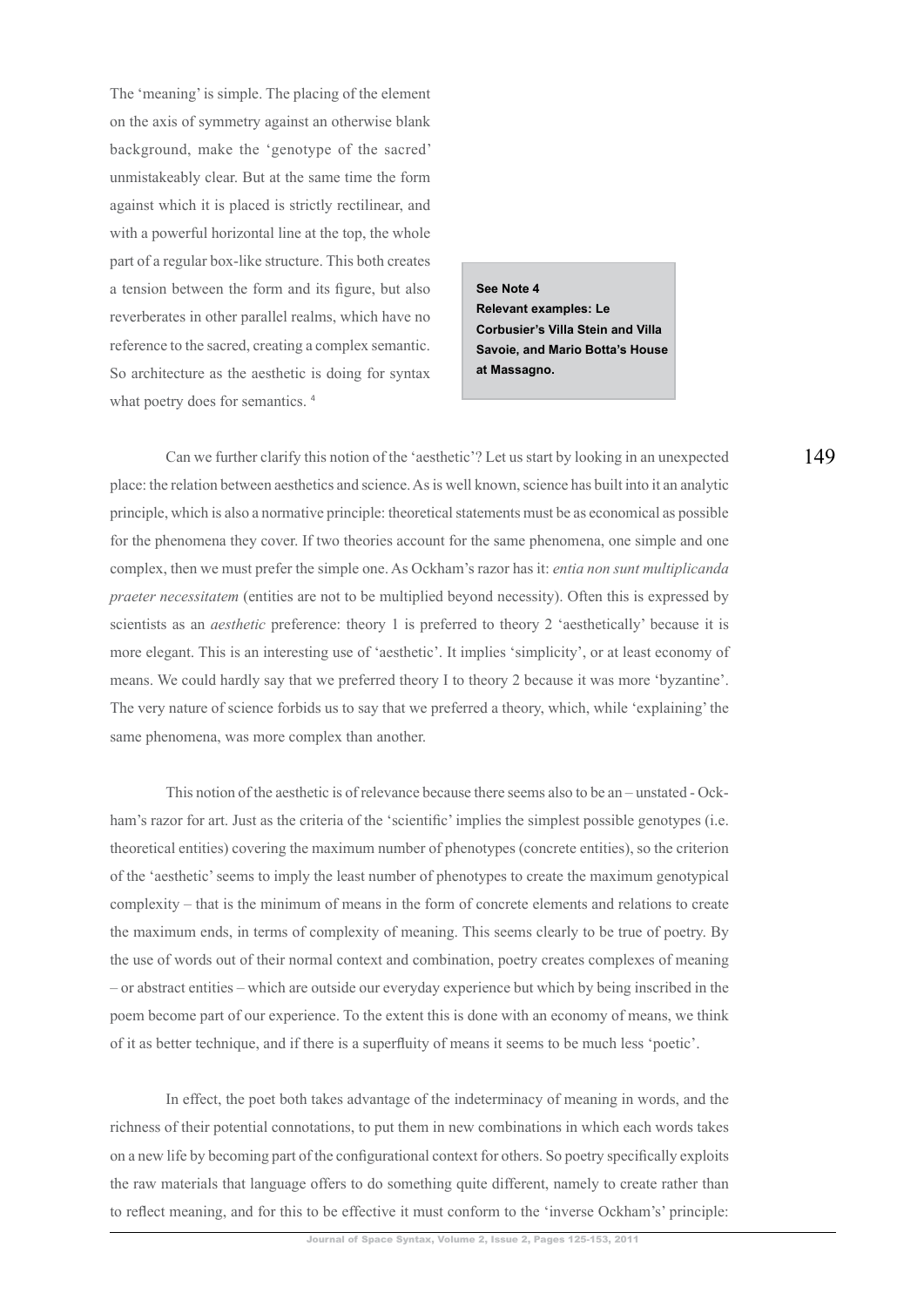maximising the meaning we extract from words, and minimising the number of words. So this inverse principle is as much in the nature of poetry as the original is in the nature of science.

So we might suggest that in general, and in particular for poetry and architecture, that the aesthetic can be distinguished from meaning as follows: *aesthetic objects (including and perhaps*  $e$ specially architecture) become oriented towards meaning to the extent that they use more phenotypi $cal$  means to construct genotypical simplicity and towards the aesthetic to the extent that they use the simplest phenotypical means to create the greatest genotypical complexity. So in science the rule is many phenomena with few abstractions, while in art the rule is many abstractions with few phenomena. This is why a distinction between meaning and the aesthetic in architecture suggests itself. Meaning means using the layered potentials of architecture in correspondence to clarify one abstraction. The aesthetic means using the layered potentials in non-correspondence to create abstract complexity.

#### 13. Finally 150

One thing is clear; the notion of meaning in architecture as it has been canvassed on the basis of the analogy with language, is largely misconceived, and for fundamental architectural reasons. It is the Very generality of meaning and its syntactic nature, which conjointly give architecture its most powerful property: its syntactic allusiveness, which, because it is multi-layered, can be made to reverberate with unexpected references. If meaning in architecture were like natural language this would not be possible or useful. Buildings would have to 'mean' by making everything point one way. By using its very imprecision architecture acquires the character, which comes to be called poetic. This is not an imprecise word, not because in this architecture is imitating poetry but in that in using words poetically language is imitating architecture, that is not conjuring precision of meaning out of imprecision by the use of context but by conjuring richness of layered meanings out of simplicity. In this sense poetry is language used architecturally, that is as a configurational language in which the primary sense of meaning comes from the order and structure inherent in the form itself, not from its links to some pre-given realm of meaning. Architecture is fundamentally a language of significance rather than signification, and insofar as signification is found it is only as an outcome of the pathways offered by the field of possible significance.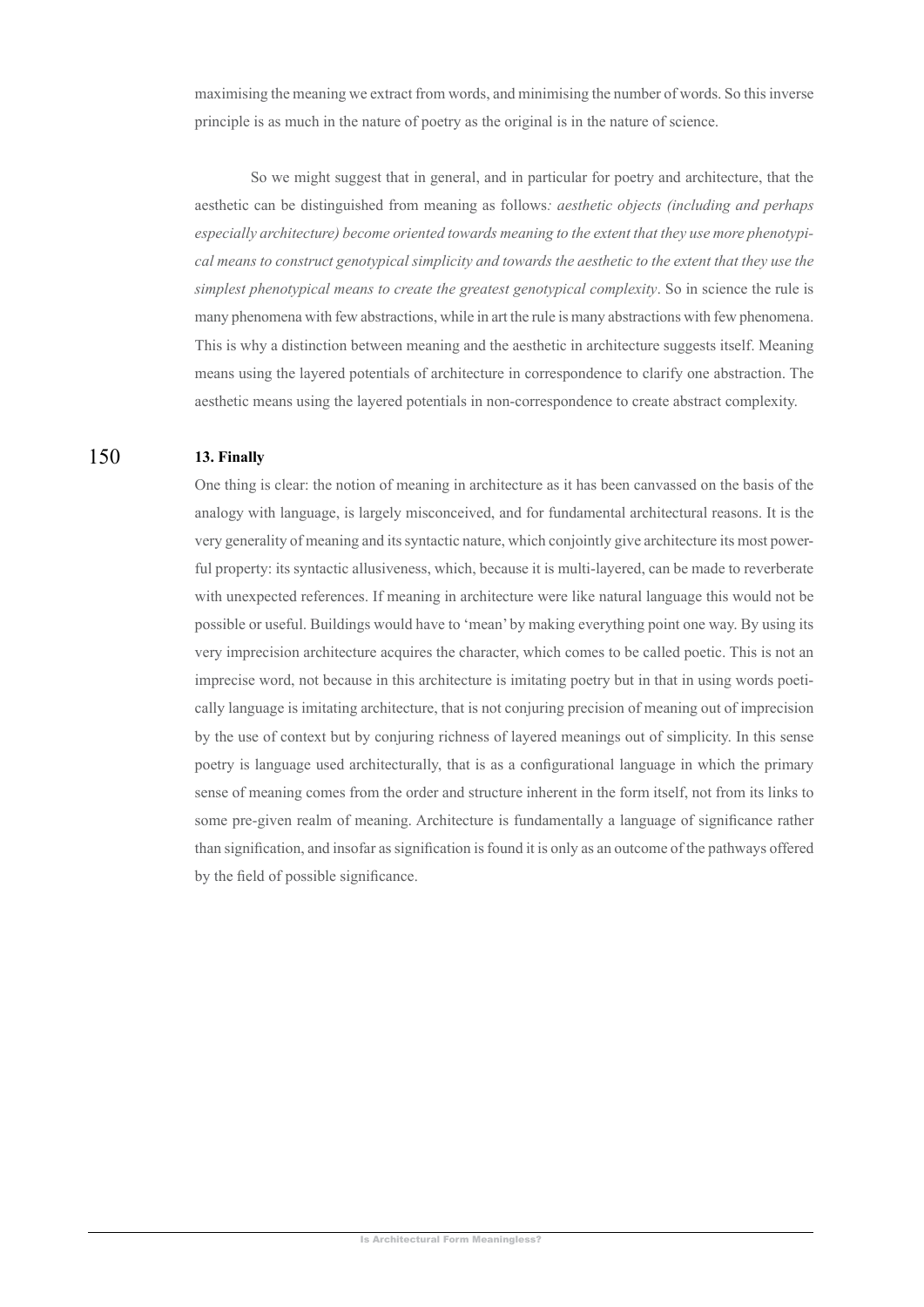### **Notes: Sophia Psarra's Comments**

<sup>1</sup> Examples of this gravitational impact of the earth line on built form are found in many classical buildings 'siting' on a platform of steps (known as the stylobate), which accentuates the bi-lateral symmetry of a building, and expresses the 'anchoring' of the form onto the earth as a configurational effect based on marked integration [Figure c1, San Sebastiano, design by Alberti, 1460]. Barcelona Pavilion designed by Mies van der Rohe, is another example in which a raised platform is used to emphasise the horizontal elongation of the form and its gravitational attachment to the earth-line [Figure c2]. **Figure c1. San Sebastian, Italy,** 



**Design by Alberti** 



<sup>2</sup> A characteristic example of a horizontal form with multiple uniform vertical figures (the third form in Figure 34) is the AEG Turbine Factory by Behrens, a maximally integrated and least differentiated form resembling a compositional typology of a Greek temple and intending to elevate the factory type to a cultural standard [Figure c3].



Figure c3. The AEG Turbine Factory by Behrens.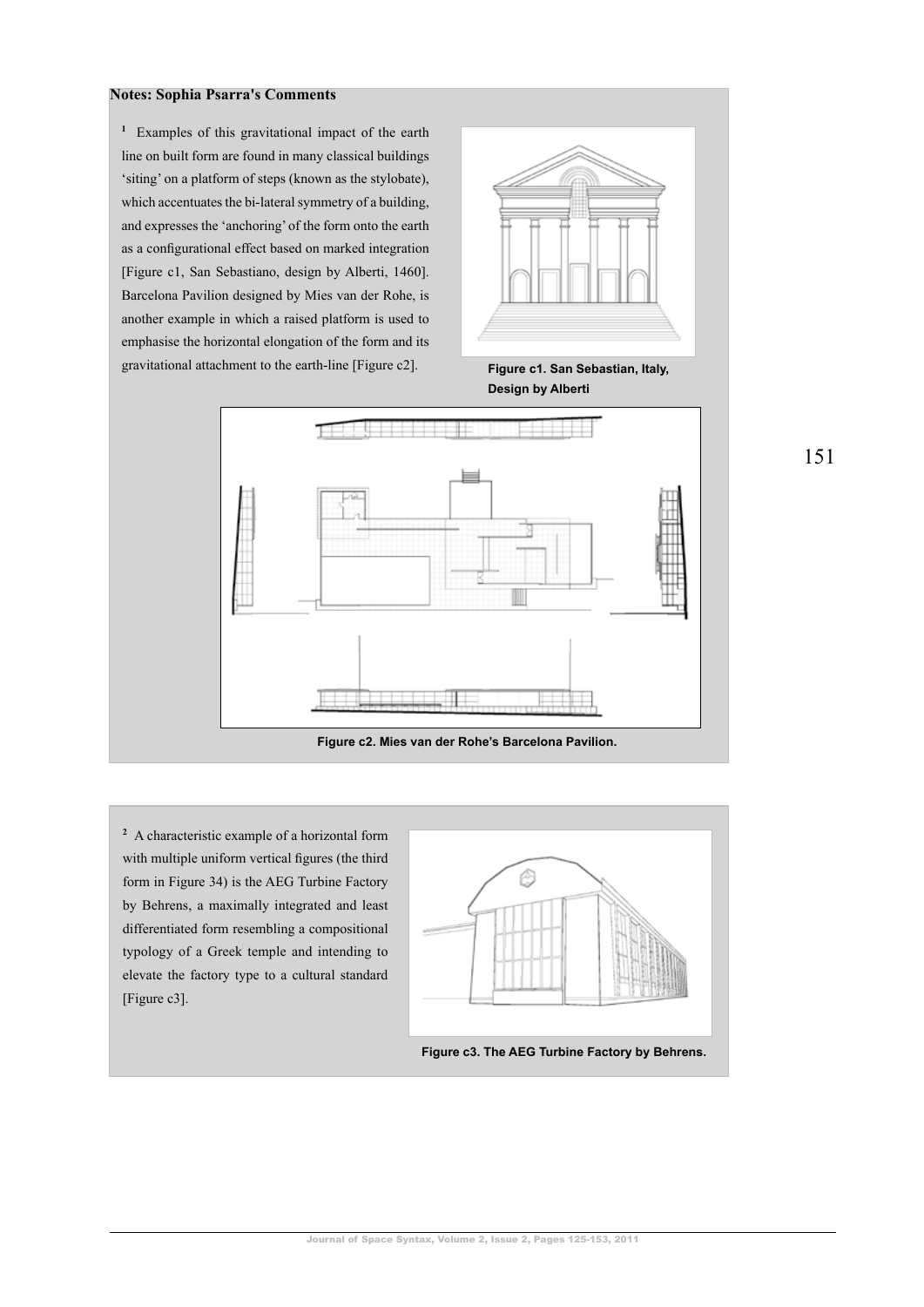<sup>3</sup> The horizontal extension of forms is often encountered in modern housing blocks (though linear elements of deck access) as an expression of collectivity, reflecting the belief of many modernist architects that the design of housing projects were capable of shaping society into ideal social communities [Figure c4. Wells Coates' Isokon Building, Hamstead London].



Figure c4. Wells Coates' Isokon Building, **Hamstead London.** 

152

<sup>4</sup> This 'lack of correspondence between layers' can also be seen at the front elevation of Le Corbusier's Villa Stein, where the linear extension of the ribbon windows is in tension with the central placement of the terrace opening, and the symmetrical positioning of the balcony and the canopy either side of the central axis [Figure c6]. Villa Savoie is another example constructing a tension between the elongated form of the piano nobile (emphasised by the linear extension of the ribbon window) and the central organization of the ground floor volume [Figure c7]. Finally, Mario Botta's House at Massagno is an example where an elongated form is contrasted by a centrally placed circular opening. The composition balances not only the tendencies of linear extension and central organization, but also symmetry and differentiation, as the location of the central opening maximizes symmetry but the effect of the sloping earth adds more differentiation to the facade [Figure c5].



Figure c5. Mario Botta's House at Massagno



Figure c6. Le Corbusier's Villa Stein.